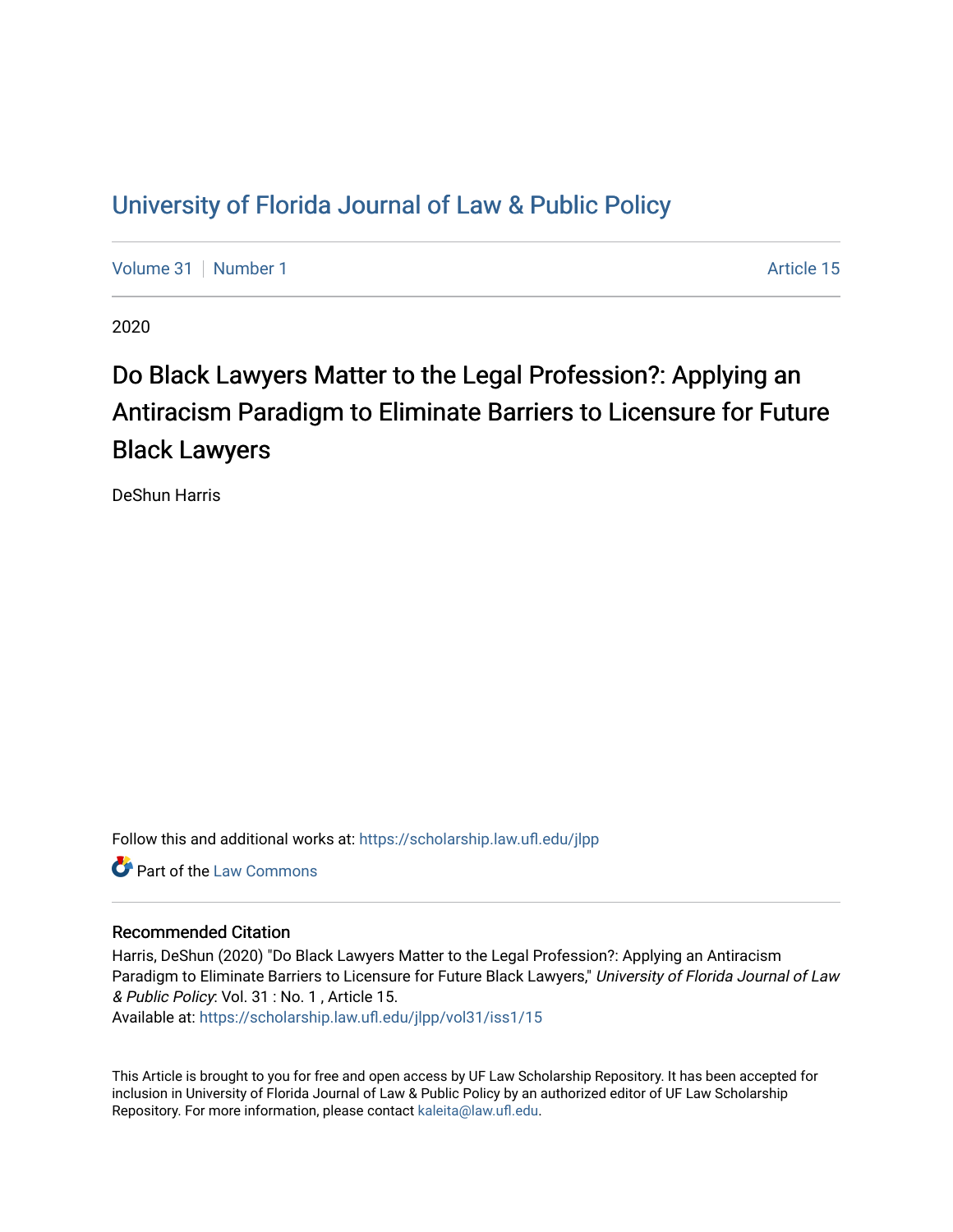# DO BLACK LAWYERS MATTER TO THE LEGAL PROFESSION?: APPLYING AN ANTIRACISM PARADIGM TO ELIMINATE BARRIERS TO LICENSURE FOR FUTURE BLACK LAWYERS

#### *DeShun Harris\**

#### Abstract

The legal profession has an anemic representation of Black lawyers. In 2020, the population of Black lawyers was 5% of the legal profession compared to White lawyers who made up  $86\%$  of the profession.<sup>1</sup> Drastic action is needed to change this disparity. The time for changing that disparity has never been clearer than now. The Black Lives Matter movement took hold of the nation in 2020 after the death of George Floyd and the protests that followed.<sup>2</sup> It now may be the largest movement in U.S. history.<sup>3</sup> The movement has engaged the public by raising awareness about issues impacting Black Americans and by charging institutions with making change.<sup>4</sup> Many have argued that the movement was aided by the disruption caused by COVID-19, which confined people to their homes giving them time to consider race issues and ways they could engage in changing those issues.<sup>5</sup> Given the limited representation of Black lawyers in the profession, what can the legal profession do in this movement to eliminate barriers to licensure for future Black lawyers?

This Essay will explore how antiracism can provide a path for the legal profession to eliminate barriers to licensure for aspiring Black lawyers. Specifically, this Essay will examine the current licensing policies that promote racial inequities by applying an antiracism

3. *Black Lives Matter May Be the Largest Movement in U.S. History*, HARVARD UNIV. (July 3, 2020), https://carrcenter.hks.harvard.edu/news/black-lives-matter-may-be-largestmovement-us-history [https://perma.cc/Z8NZ-QHQJ] (explaining that at least 15 million people participated in the George Floyd protests, which is an unprecedented level of participation).

4. John Eligon, *Black Lives Matter Grows as Movement While Facing New Challenges*, N.Y. TIMES (Sept. 3, 2020), https://www.nytimes.com/2020/08/28/us/black-lives-matterprotest.html [https:// perma.cc/UD38-7YRU] ("The speed at which the protests of the last three months have spread and the scale of support they have received speak to the foundation that the Black Lives Matter movement has laid over the past several years, academics said.").

5. Lore Oxford, *Culture out of crisis: How armchair activism became a force for change*, CAMPAIGN (July 23, 2020), https://www.campaignlive.co.uk/article/culture-crisisarmchair-activism-became-force-change/1689269 [https://perma.cc/PRK3-4GT8].

<sup>\*</sup> DeShun Harris is the Assistant Clinical Professor of Law and Director of Bar Preparation at the University of Memphis, Cecil C. Humphreys School of Law.

<sup>1.</sup> *2020 ABA Profile of the Legal Profession* 33, A.B.A. (July 28, 2020), https://www.americanbar.org/content/dam/aba/administrative/news/2020/07/potlp2020.pdf [https://perma.cc/5DE7-4JM6].

<sup>2.</sup> Mary Blankenship & Richard V. Reeves, *From the George Floyd moment to a Black Lives Matter movement, in tweets*, THE BROOKINGS INSTITUTION (July 10, 2020), https://www.brookings.edu/blog/up-front/2020/07/10/from-the-george-floyd-moment-to-a-black -lives-matter-movement-in-tweets/ [https://perma.cc/J5P4-5FJL].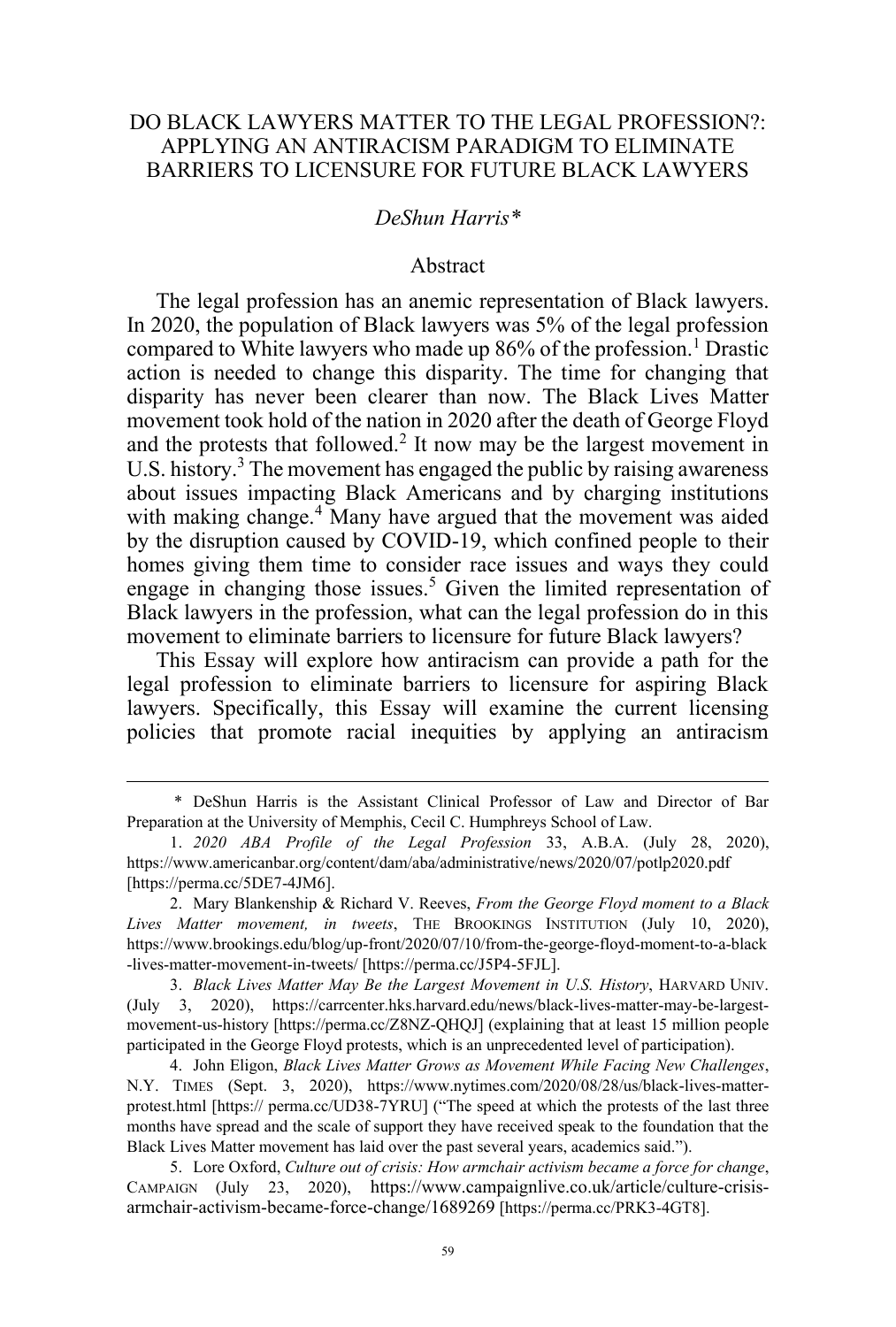paradigm. But the antiracist paradigm requires more than identifying the problem, it requires dismantling policies and replacing them with policies that eradicate barriers. Thus, this Essay will evaluate solutions the legal profession can undertake to eliminate the barriers to licensure for aspiring Black lawyers.

| DO BLACK LAWYERS MATTER TO THE LEGAL<br>PROFESSION?: APPLYING AN ANTIRACISM<br>PARADIGM TO ELIMINATE BARRIERS TO |  |
|------------------------------------------------------------------------------------------------------------------|--|
|                                                                                                                  |  |
|                                                                                                                  |  |
| IV. USING THE BAR EXAMINATION FOR LICENSURE IS A<br>POLICY THAT CREATES LICENSING DISPARITIES                    |  |
| V. DEVELOPING AND IMPLEMENTING ANTIRACIST POLICIES                                                               |  |

# I. DO BLACK LAWYERS MATTER TO THE LEGAL PROFESSION?: APPLYING AN ANTIRACISM PARADIGM TO ELIMINATE BARRIERS TO LICENSURE FOR FUTURE BLACK LAWYERS

While Black Lives Matter has existed since 2013, the movement has seen a big shift in favorable public support and engagement throughout 2020 following the death of George Floyd and the protests that followed.<sup>6</sup> It may now be the largest movement in U.S. history.<sup>7</sup> Black Lives Matter's goal is to eliminate white supremacy and violence toward Black people and to create inclusive spaces for Black growth.<sup>8</sup> The movement has been assisted by a pandemic where people now find themselves with more time to face these issues head on and to participate in the movement through protest and other actions.<sup>9</sup> The Black Lives Matter movement has been praised for not only raising awareness but for seeking and getting concrete action, such as changing policing in some cities, and the removal

<sup>6.</sup> *See* Larry Buchanan, Quoctrung Bui & Jugal K. Patel, *Black Lives Matter May Be the Largest Movement in U.S. History*, N.Y. TIMES (July 3, 2020), https://www.nytimes.com/ interactive/2020/07/03/us/george-floyd-protests-crowd-size.html [https://perma.cc/AFE8-68FM].

<sup>7.</sup> *Id*.

<sup>8.</sup> *About*, BLACK LIVES MATTER, https://blacklivesmatter.com/about/ [https://perma .cc/HU2C-NDPK] (last visited Sept. 21, 2020).

<sup>9.</sup> *See* Buchanan et al., *supra* note 6.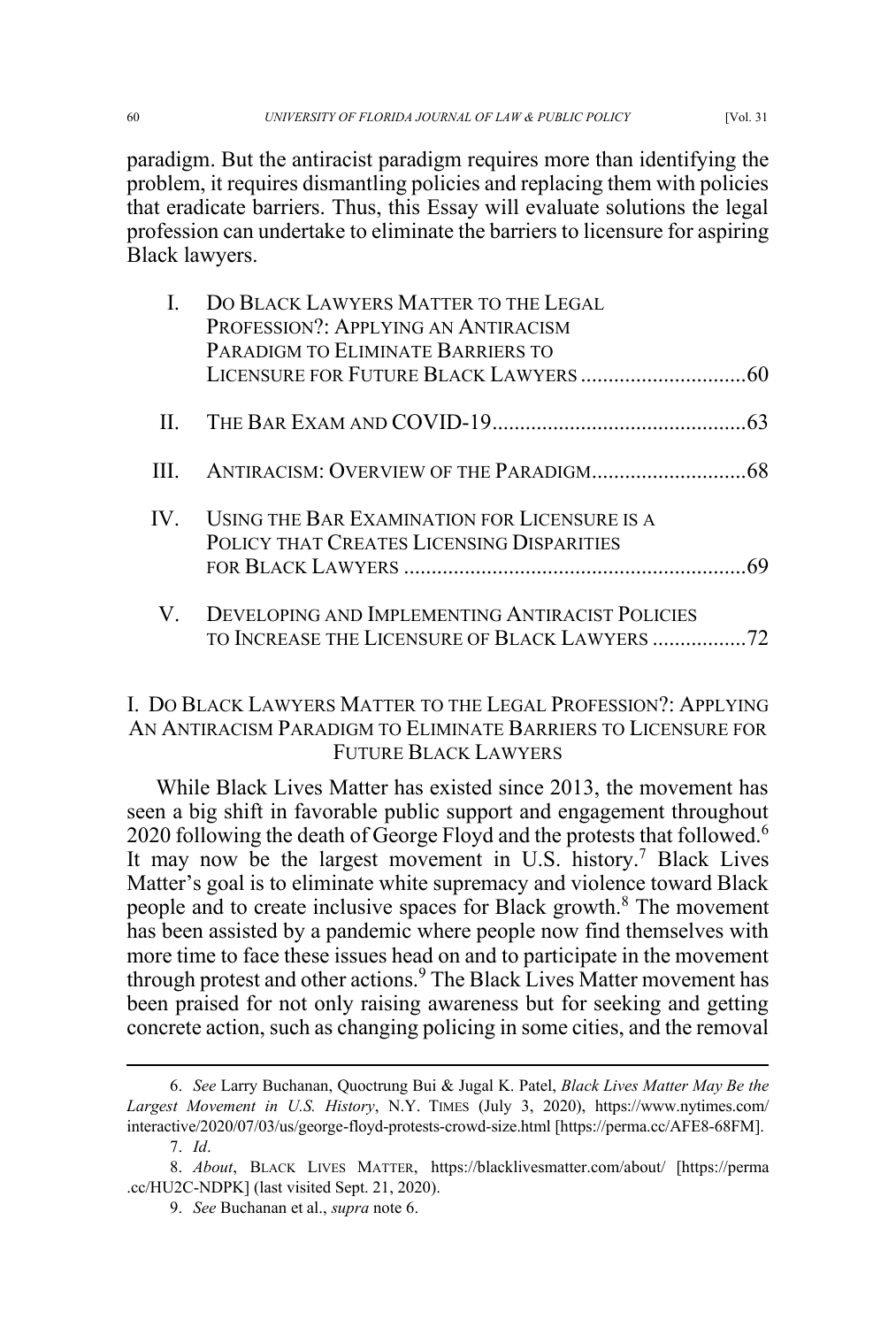of symbols of white supremacy such as the Confederate flag.<sup>10</sup> Some businesses, sports franchises, and other prominent structures are raising awareness of issues affecting Black Americans, and others have pledged to make changes to include more Black voices and bodies into traditionally White spaces.<sup>11</sup> One space where Black voices and bodies are disproportionately absent is the legal profession; for the year 2020, the American Bar Association (ABA) provides statistics showing that 86% of American attorneys are White and 5% are Black.<sup>12</sup> The percentage of Black attorneys has been virtually unchanged since 2010.<sup>13</sup>

Throughout the struggle in America for the rights and liberties of Black Americans, Black lawyers have been at the forefront. For example, Black lawyers like Charles Hamilton Houston and Thurgood Marshall led the NAACP's fight for modern civil rights.<sup>14</sup> These lawyers strategized to bring an end to "the 'separate but equal' doctrine of Plessy v. Ferguson."<sup>15</sup> Today, lawyers like Benjamin Crump lead the fight against the continuing assault on the bodies of Black Americans.<sup>16</sup> While not every Black person aspiring to become a lawyer wants to pursue justice in this way, Black lawyers are important to the law, as they bring experiences, values, and knowledge that aid them in assisting clients and cases of all kinds.<sup>17</sup> In a world that is consistently changing, Black voices and perspectives are necessary to the growth and changes in the legal profession. Further, not having Black attorneys and judges results in community distrust of the entire legal system.<sup>18</sup> Unfortunately for Black people, the pathway to becoming a lawyer is paved with significant barriers.

<sup>10.</sup> *See id.* 

<sup>11.</sup> *See* Tracy Jan, Jena McGregor, Renae Merle & Nitasha Tiku, *As big corporations say 'blacks lives matter,' their track record draws skepticism*, WASH. POST (June 13, 2020, 6:21 PM), https://www.washingtonpost.com/business/2020/06/13/after-years-marginalizing-blackemployees-customers-corporate-america-says-black-lives-matter/ [https://perma.cc/T93B-FC8Y].

<sup>12.</sup> *ABA National Lawyer Population Survey: 10-Year Trend in Lawyer Demographics*, A.B.A., https://www.americanbar.org/content/dam/aba/administrative/market\_research/nationallawyer-population-demographics-2010-2020.pdf [https://perma.cc/N825-8R6V] (last visited Sept. 12, 2020).

<sup>13.</sup> *Id.*

<sup>14.</sup> *See* J. Clay Smith Jr., *Thurgood Marshall: An Heir of Charles Hamilton Houston*, 20 HASTINGS CONST. L.Q. 503, 511–12 (1993).

<sup>15.</sup> *See id.* at 506 n.16, 511 (citing 163 U.S. 537 (1896)).

<sup>16.</sup> *See generally* Nicquel Terry Ellis, *George Floyd's family lawyer Ben Crump has often been the man beside the mourners*, USA TODAY (June 3, 2020, 4:42 PM), https://www.usa today.com/story/news/2020/06/03/ben-crump-civil-rights-lawyer-also-man-beside-mourners/52 74494002/[ https://perma.cc/29UT-VFKA].

<sup>17.</sup> Yolanda Young, *The story behind the Black Lawyers Matter slogan and why you should believe it*, ROLLING OUT (July 12, 2016), https://rollingout.com/2016/07/12/story-behind-blacklawyers-matter-slogan-believe/ [https://perma.cc/YR6Q-X7YD] (last visited Sept. 21, 2020).

<sup>18.</sup> Andrea A. Curcio, *A Better Bar: Why and How the Existing Bar Exam Should Change*, 81 NEB. L. REV. 363, 387 (2002).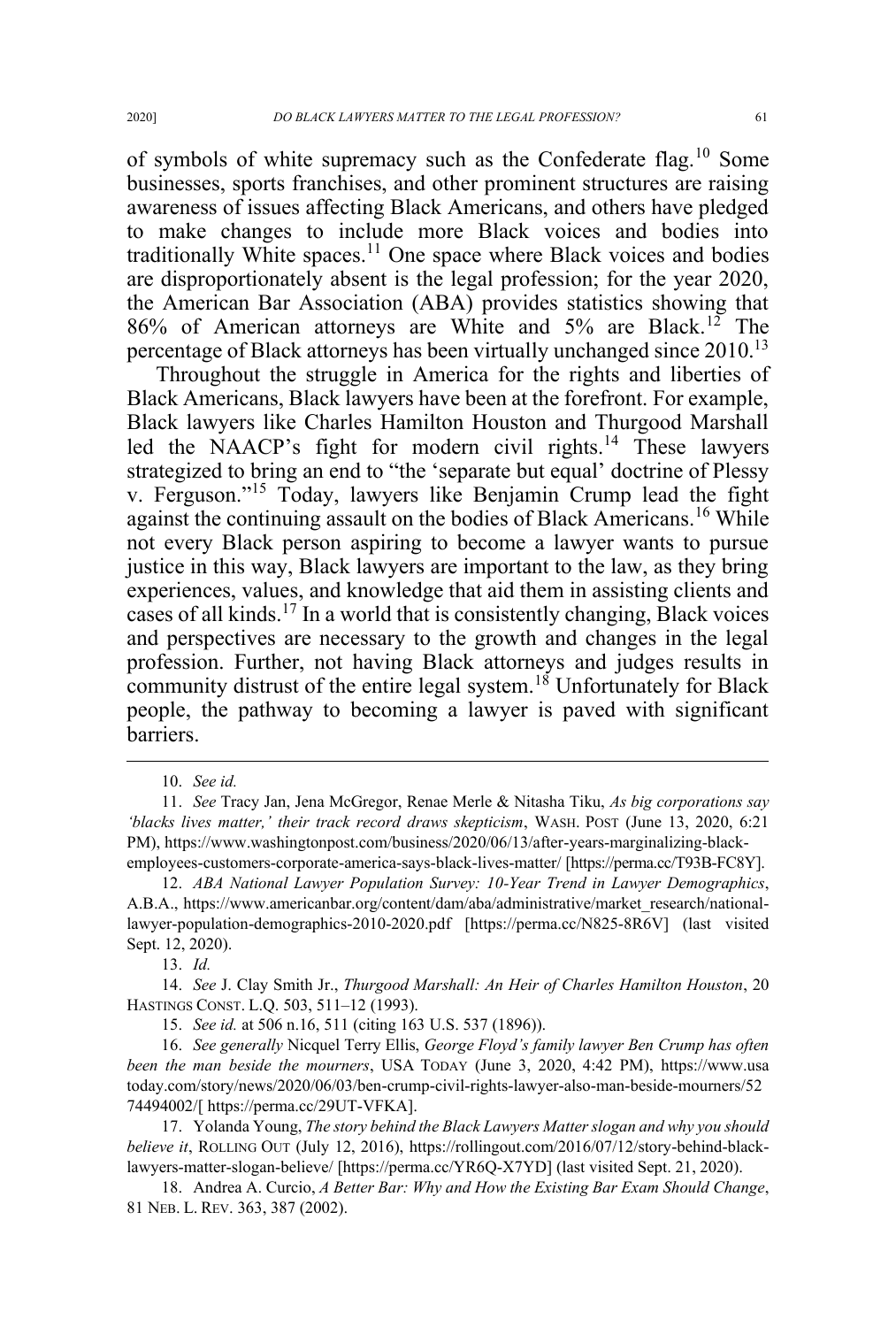After the death of George Floyd—an unarmed Black man killed by police—bar associations, law schools, and various legal organizations made public statements acknowledging the value of Black lives and committing to combat racial injustice.<sup>19</sup> But the legal profession has long been aware of its lack of diversity and the injustice within it, which excludes aspiring Black Lawyers through a strict adherence to entrance exams for schooling and the bar exam for licensing.<sup>20</sup>

This Essay focuses on the current bar exam as a licensing mechanism. It has been an effective gatekeeper for excluding many aspiring Black lawyers.<sup>21</sup> The 2020 collision of the Black Lives Matter movement and COVID-19, a highly contagious disease at the center of a worldwide pandemic, has created a clear space to implement real change as it relates to pathways to licensure, particularly the bar exam. A shift in the paradigm used is needed to move the legal profession from simply acknowledging a problem and giving hollow commitments to eradicating the disparities.<sup>22</sup>

The traditional view of racism, which does not recognize racial disparities as an injustice, is one reason why a paradigm shift is needed.<sup>23</sup> Traditional views of racism typically view racism as occurring when there is an overt or subtle racism that occurs through the use of symbols, words, or actions that are clearly racist (e.g., past policies of segregation or verbalized beliefs that Black lives are inferior to White ones).<sup>24</sup> Under traditional views of racism, as long as the system, policy, or structure is not designed for a racist purpose, it is not racist but is instead neutral and may continue.<sup>25</sup> But racism is not limited in this way, and antiracism offers a paradigm that recognizes that reality.<sup>26</sup>

21. *See generally* George B. Shepherd, *No African-American Lawyers Allowed: The Inefficient Racism of the ABA's Accreditation of Law Schools*, 53 J. LEGAL EDUC. 103, 104 (2003) (arguing about the gatekeeping function the bar exam has had to exclude black lawyers).

<sup>19.</sup> Vault Law Editors, *Law Firm & Law School Responses to the Black Lives Matter Movement*, VAULT (June 11, 2020), https://www.vault.com/blogs/vaults-law-blog-legal-careersand-industry-news/law-firm-law-school-responses-to-the-black-lives-matter-movement [https:// perma.cc/N5GB-4AEP] (last visited Sept. 21, 2020); *Statements on George Floyd Death and Protests*, A.B.A., https://www.americanbar.org/groups/bar\_services/resources/resourcepages/ floydstatements/ [https://perma.cc/SA2U-D8EU] (last visited Sept. 29, 2020).

<sup>20.</sup> *See* Curcio, *supra* note 18, at 367 (arguing that the LSAT and bar exam disproportionately exclude people of color from the practice of law).

<sup>22.</sup> *See id.*

<sup>23.</sup> George Lipsitz, *The Logic of "Illogical" Opposition: Tools and Tactics for Tough Times*, *in* ANTIRACISM INC.: WHY THE WAY WE TALK ABOUT RACIAL JUSTICE MATTERS, 273, 273 (2019).

<sup>24.</sup> *See id.* at 274 (arguing that responses to racism were based on assumptions that racism is "aberrant, irrational, individual, and intentional").

<sup>25.</sup> *See* IBRAM X KENDI, HOW TO BE AN ANTIRACIST 20 (2019) (arguing that neutrality is a racist movement).

<sup>26.</sup> *See* Lipsitz, *supra* note 23, at 274 (arguing that racism is collective).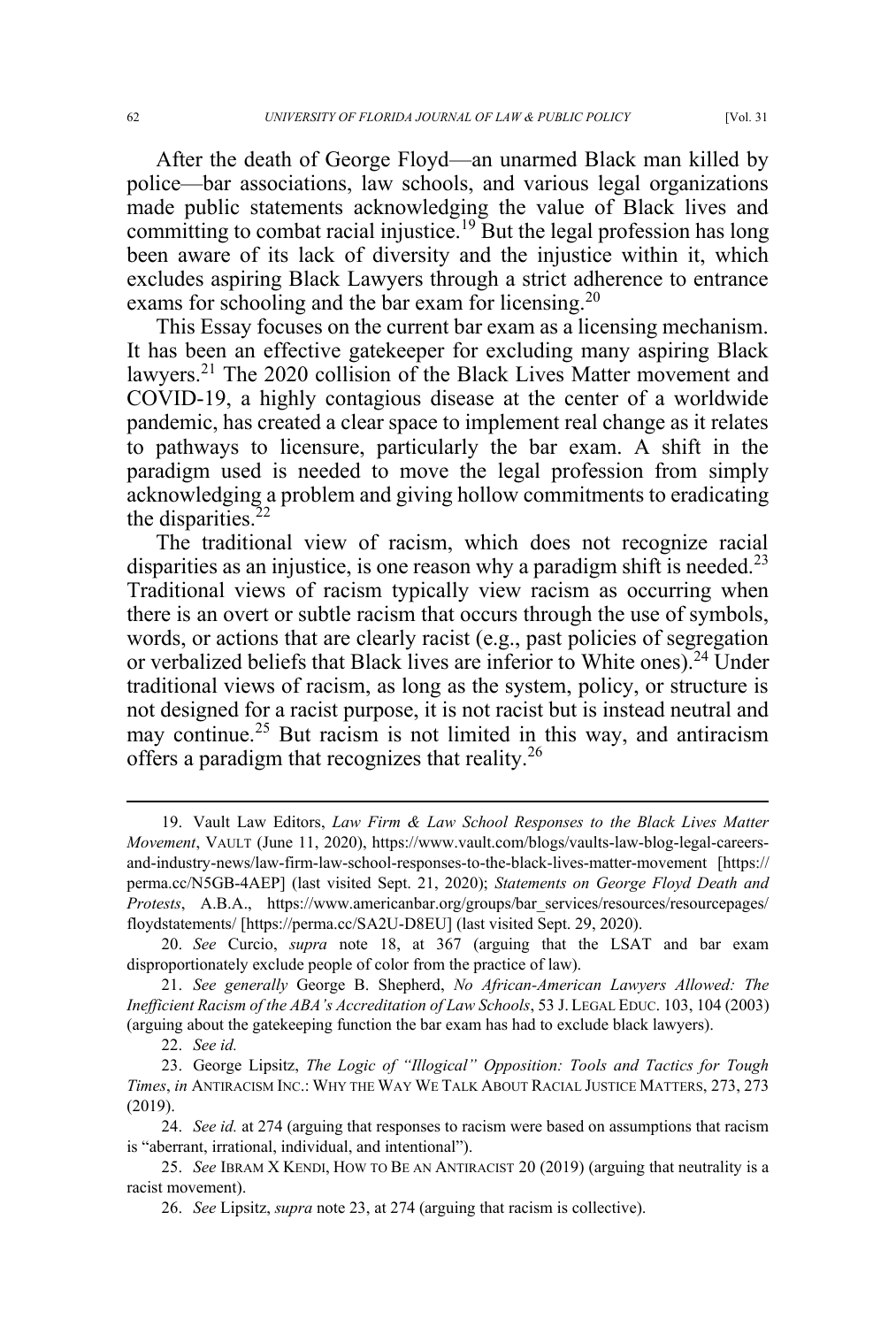Antiracism changes how we interpret racism.<sup>27</sup> Racism is defined as the support of policies that promote racism through action or inaction or by spreading racist ideas.<sup>28</sup> Antiracism is defined as the support of policies that promote antiracism through action and by spreading antiracist ideas.<sup>29</sup> The neutral ground of "not racist" does not exist in the antiracist paradigm.<sup>30</sup> Antiracism recognizes that racism "is structural, systemic, collective, and cumulative."<sup>31</sup> The antiracist paradigm forces the legal profession to classify its support of licensure pathways as either racist or antiracist and challenges the profession to make active change to support antiracist pathways. While this Essay focuses on race and the bar exam, it is incredibly important to note that "racism is always intersectional. It is *ever* present, but *never* present only by itself."<sup>32</sup> Thus, the struggle for racial justice also encompasses other struggles for justice, including both class and gender.<sup>33</sup> This Essay will first explore the bar exam and the issues that arose due to COVID-19 in 2020. It will then explain antiracism, how it applies in the context of bar examinations, and what it offers in creating solutions for increasing pathways to licensure for more Black aspiring lawyers.

#### II. THE BAR EXAM AND COVID-19

The bar exam, a standardized test, has the purported purpose of determining whether the test-taker is minimally competent to practice in a given jurisdiction.<sup>34</sup> The bar exam is often touted as a method of consumer protection against incompetence.<sup>35</sup> Proponents of the exam argue it is a fair exam.<sup>36</sup> They argue that no test is capable of measuring all lawyering skills and that the exam is one way to at least measure some of those important skills.<sup>37</sup> Critics of the bar exam have been quick to

31. Lipsitz, *supra* note 23, at 274.

<sup>27.</sup> Anna North, *What it means to be anti-racist*, VOX (June 3, 2020, 1:50 PM), https://www.vox.com/2020/6/3/21278245/antiracist-racism-race-books-resources-antiracism (last visited Sept. 12, 2020); KENDI, *supra* note 25, at 13.

<sup>28.</sup> KENDI, *supra* note 25, at 13.

<sup>29.</sup> *Id.*

<sup>30.</sup> North, *supra* note 27; KENDI, *supra* note 25, at 19.

<sup>32.</sup> *Id.* at 276.

<sup>33.</sup> *Id.*; *see also* BLACK LIVES MATTER, *supra* note 8.

<sup>34.</sup> *See Uniform Bar Examination*, NCBE, http://www.ncbex.org/exams/ube/ [https://perma.cc/D67L-E3J7] (last visited Sept. 25, 2020) (stating the purpose is to test skills and knowledge every attorney should have).

<sup>35.</sup> Shepherd, *supra* note 21, at 126.

<sup>36.</sup> Stephen P. Klein & Roger Bolus, *The Size and Source of Differences in Bar Exam Passing Rates Among Racial and Ethnic Groups*, THE BAR EXAM'R 8, 15 (1997), https://thebar examiner.org/wp-content/uploads/PDFs/660497-Klein-Bolus.pdf [https://perma.cc/8QF9-PJH7] (arguing that the test's mechanics and grading have no effect on the differences of bar exam performance among racial groups).

<sup>37.</sup> Curcio, *supra* note 18, at 371.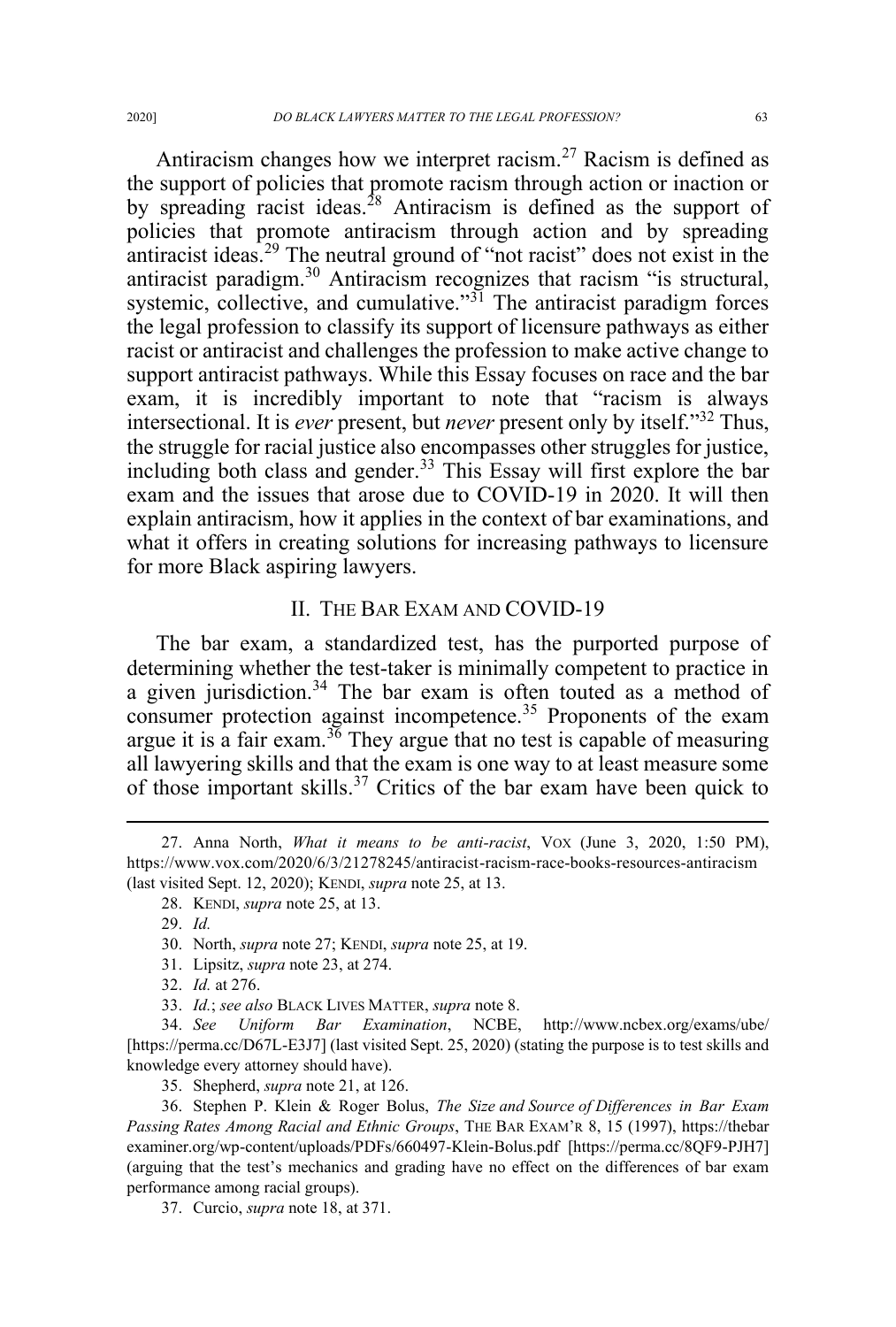point out the lack of evidence that it actually measures competency.<sup>38</sup> They also argue, since it is a closed-book and timed exam, that it does not test in a way that is reflective of what lawyers actually do. $39$  The exam has also been criticized for incorporating racial bias.<sup>40</sup> Notwithstanding the arguments for and against the exam, the bar exam has a history of being used to protect the profession from minorities.<sup>41</sup>

The bar exam's rise to becoming a prerequisite to practice is rooted in racism.<sup>42</sup> From around 1840 until before the Great Depression, admission to the legal profession evolved from being reserved for the wealthy to becoming more open for White men, with limited educational requirements and an easy bar exam.<sup>43</sup> These opportunities excluded most Blacks; for example, in 1910 only .7% of lawyers were Black despite comprising 11.1% of the U.S. population.<sup>44</sup> The ABA even rescinded the membership of three Black men it accidently admitted (though ultimately they were admitted).<sup>45</sup> To exclude Black members in the future, the ABA required all recommendations for membership to include disclosure of race, which remained in place until 1943.<sup>46</sup>

However, by the 1920s and 1930s, the legal profession's Black and minority populations expanded as access to legal education grew as a result of U.S. Supreme Court cases that prohibited the practice of state schools excluding Blacks, forcing those states to create separate programs or to integrate. $47$  Access also grew as for-profit part-time programs arose.<sup>48</sup> These avenues resulted in doubling the Black population of lawyers, even though the population continued to remain relatively

40. Shepherd, *supra* note 21, at 126; *see generally* Christina Chong, *Battling Bias: How Can Diverse Students Overcome Test Bias on the Multistate Bar Examination*, 18 U. MD. L.J. RACE, RELIGION, GENDER & CLASS 31 (2018).

- 43. *Id.* at 108.
- 44. *Id.* at 109.

45. Cecil J. Hunt II, *Guests in Another's House: An Analysis of Racially Disparate Bar Performance*, 23 FLA. ST. U. L. REV. 721, 754 n.193 (1996) (citing GERALDINE R. SEGAL, BLACKS IN THE LAW: PHILADELPHIA AND THE NATION 17 & 19 (1983)); Alan Dershowitz, *Unequal Justice*, N.Y. TIMES (Jan. 25, 1976), https://www.nytimes.com/1976/01/25/archives/unequal-justicecounselor-counsel-thyself.html [https://perma.cc/K74D-YNB2]; *see* Shepherd, *supra* note 21, at 109.

46. Shepherd, *supra* note 21, at 109 (stating the exclusion of blacks from the ABA).

47. *Id.* (citing, for example, Sweatt v. Painter, 339 U.S. 629 (1950); McLaurin v. Oklahoma State Regents for Higher Educ., 339 U.S. 637 (1950)).

<sup>38.</sup> *Id.* at 370 (arguing that states have not tested the exam to ensure it actually measures competence).

<sup>39.</sup> Stephanie Francis Ward, *A better bar exam? Law profs weigh in on whether test accurately measures skills required for law practice*, ABA J. (Jan. 8, 2020, 10:09 AM), https://www.abajournal.com/web/article/building-a-better-bar-exam [https://perma.cc/9C2L-UP8U].

<sup>41.</sup> Shepherd, *supra* note 21, at 126.

<sup>42.</sup> *Id.* at 104.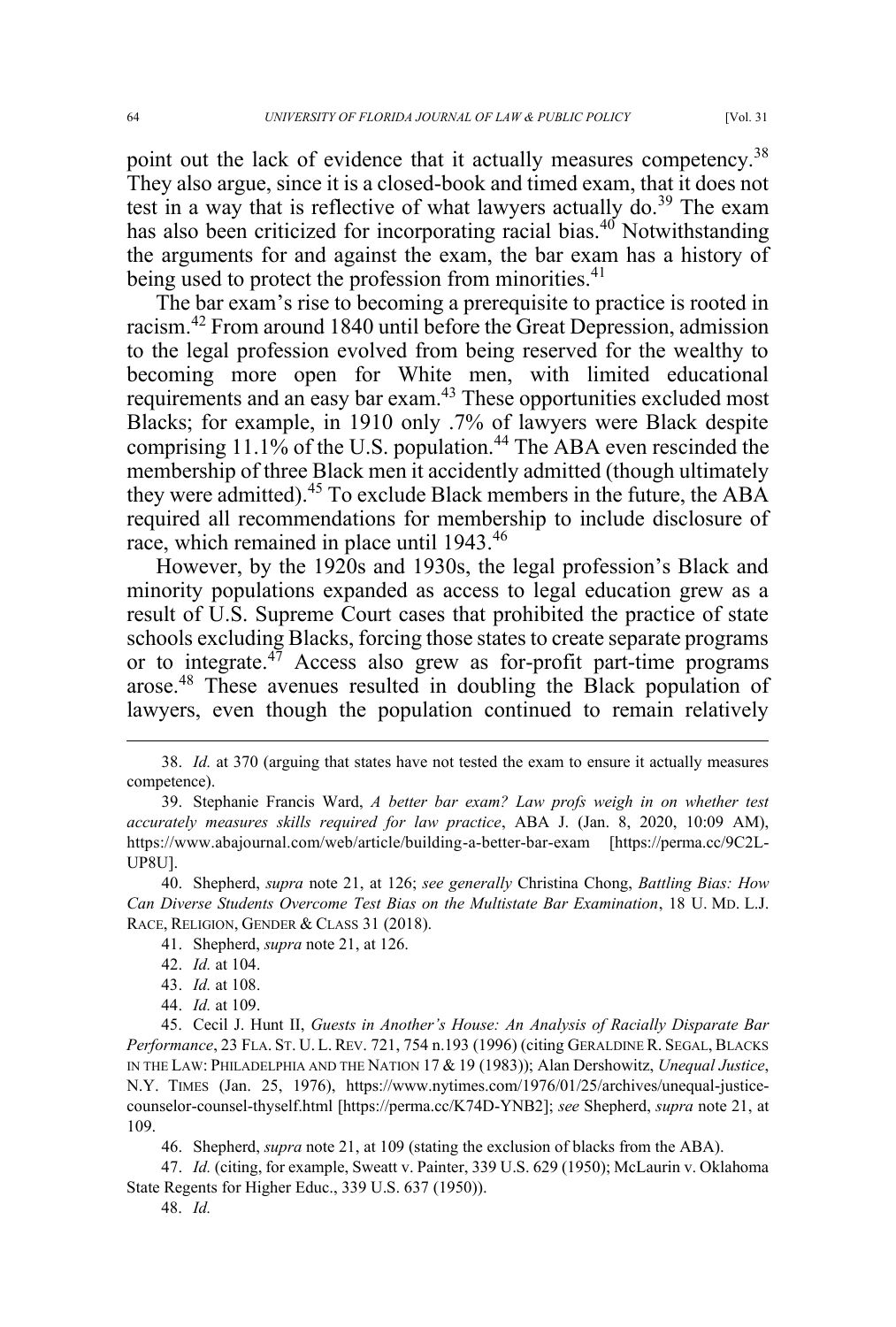small.<sup>49</sup> "[T]he bar acted to stop the influx of new minority lawyers in two new ways that did not involve the overt discrimination that was becoming increasingly difficult: decreasing bar exam pass rates and tightening law school accreditation."<sup>50</sup> The rationale for decreasing bar passage was to alleviate overcrowding.<sup>51</sup>

It was the ABA that worked during the Depression era to create a system that licensed only applicants from ABA-accredited law schools and that required an education before law school.<sup>52</sup> Before 1920, law school was not the only pathway to the profession.<sup>53</sup> The ABA's accreditation efforts, both present and past, have been successful in depressing the pathways to becoming an attorney for Blacks.<sup>54</sup> Blacks are effectively kept out of the profession due to ABA accreditation standards that regulate entering credentials like the LSAT and bar passage rates.<sup>55</sup> As Professor George Shepherd points out, "Other than a specific prohibition on [B]lacks' receiving legal education, a dedicated racist could not have constructed standards that more effectively permit whites to enter the legal profession but filter out [B]lacks."<sup>56</sup>

By far the most common adaption of the modern-day bar exam is the Uniform Bar Examination (UBE).<sup>57</sup> As of August 2020, thirty-seven jurisdictions have adopted the UBE.<sup>58</sup> The UBE is not created by state bar examiners but is outsourced to the National Conference of Bar Examiners (NCBE).<sup>59</sup> The components of the exam include the Multistate Bar Exam, Multistate Essay Exam, and two Multistate Performance Tests.<sup>60</sup> The Multistate Bar Exam consists of 200 multiple-choice questions.<sup>61</sup> The Multistate Essay Exams consists of six essays.<sup>62</sup> And the Multistate Performance Test is a performance test that requires test takers

52. Shepherd, *supra* note 21, at 112.

55. *Id.* at 104–05; *see generally* Erin Thompson, *Law Schools Are Failing Students of Color: Higher debt and lower employment rates create a "justice gap" that's nearly impossible to escape*, THE NATION (June 5, 2018), https://www.thenation.com/article/archive/law-schoolsfailing-students-color/ [https://perma.cc/9FVZ-BV3T].

56. Shepherd, *supra* note 21, at 119.

57. Ward, *supra* note 39.

58. Understanding the Uniform Bar Examination, NAT'L CONF. OF BAR EXAM'RS, http://www.ncbex.org/pdfviewer/?file=%2Fdmsdocument%2F209 https://perma.cc/FSE5-KXUW] (last visited Sept. 9, 2020).

59. *What Is the Uniform Bar Exam (UBE)?*, KAPLAN, https://www.kaptest.com/barexam/what-is-the-uniform-bar-examination [https://perma.cc/C3XX-ELVF].

60. NCBE, *supra* note 34.

61. NAT'L CONF. OF BAR EXAM'RS, *supra* note 58.

62. *Id.* 

<sup>49.</sup> *Id.* at 110.

<sup>50.</sup> *Id.*

<sup>51.</sup> *Id.* 

<sup>53.</sup> *Id.* at 149.

<sup>54.</sup> *Id.* at 113, 120.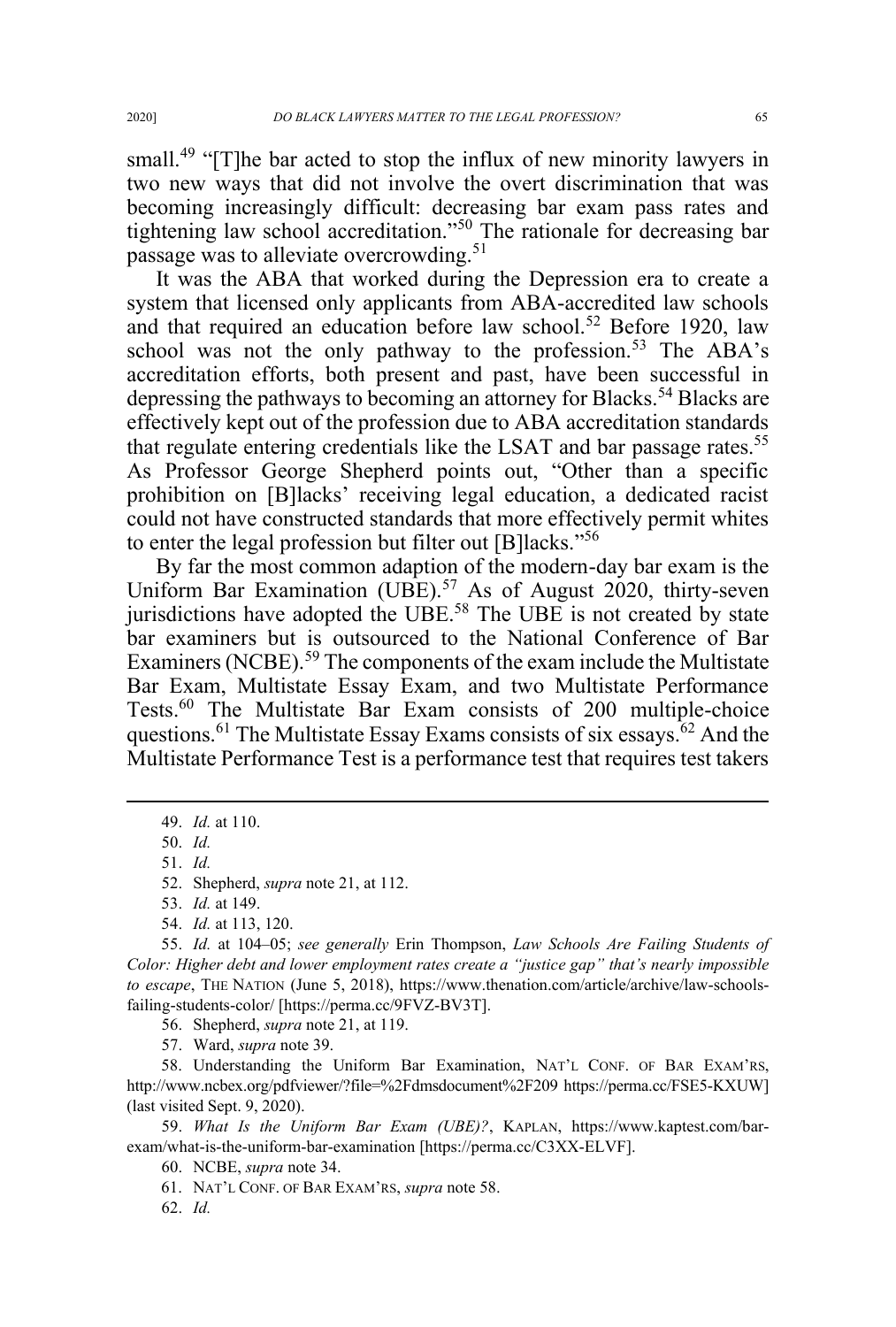not require test takers to know any state specific law.<sup>64</sup> States that have chosen to require applicants to learn state-specific concepts do so outside of the bar exam.<sup>65</sup> While there are still state-created tests with varying components in states like California, Florida, and Michigan, most have adopted the UBE.<sup>66</sup> Bar exams, whether UBE or state-created, typically occur in person during both February and July of each year.<sup>67</sup>

COVID-19 displaced the July 2020 bar exam in many states. $68$ COVID-19 caused a world-wide shutdown. It is highly contagious and affects varying communities differently, particularly the elderly, minorities, and those with pre-existing conditions.<sup>69</sup> Entire countries placed their populations under lockdown orders that required them to stay inside their homes with exceptions for necessities such as grocery shopping or traveling to a hospital.<sup>70</sup> Schools and businesses deemed nonessential were closed to contain the spread of the virus.<sup>71</sup> Countries also implemented social distancing, mask wearing, and contact tracing.<sup>72</sup> In the United States, the federal government left the individual states largely responsible for putting safety provisions in place to protect their own populations.<sup>73</sup>

As a result of COVID-19, the legal profession had to adapt. Law schools across the nation shifted to online instruction by March 2020 and many schools adopted new grading policies, which included converting

67. *Taking the Bar Exam*, HARVARD LAW SCHOOL, https://hls.harvard.edu/dept/dos/takingthe-bar-exam/ [https://perma.cc/8QEC-6WSV] (last viewed Sept. 9, 2020).

68. *See* Pilar Margarita Hernández Escontrías, *The Pandemic Is Proving the Bar Exam Is Unjust and Unnecessary*, SLATE (July 23, 2020, 5:45 PM), https://slate.com/news-andpolitics/2020/07/pandemic-bar-exam-inequality.html [https://perma.cc/XWM6-DD4H].

69. *Who is most at risk of dying from coronavirus?*, WEBMD (Aug. 11, 2020), https://www.webmd.com/lung/qa/who-is-most-at-risk-of-dying-from-coronavirus [https://perma .cc/JE3M-LTC9].

70. Reality Check team, *Coronavirus: What measures are countries taking to stop it?*, BBC NEWS (Apr. 1, 2020), https://www.bbc.com/news/world-51737226 [https://perma.cc/7RL7- 7MRM].

71. *Id.*

72. Gavin Yamey & Dean T. Jamison, *U.S. Response to COVID-19 is Worse than China's. 100 Times Worse*, TIME (June 10, 2020, 7 AM), https://time.com/5850680/u-s-response-covid-19-worse-than-chinas/ [https://perma.cc/J7ZJ-4PBB].

73. *Two centuries of law guide approach to modern pandemic*, A.B.A. (Apr. 2020), https://www.americanbar.org/news/abanews/publications/youraba/2020/youraba-april-2020/law -guides-legal-approach-to-pandemic/ [https://perma.cc/UTC6-V8EA].

<sup>63.</sup> *Id.* 

<sup>64.</sup> *Id.*

<sup>65.</sup> *Id.*

<sup>66.</sup> *Comprehensive Guide to Bar Admission Requirements 2020* 28–29, NCBE (Judith A. Gunderson & Claire J. Guback eds., 2020), https://www.ncbex.org/pdfviewer/?file=%2Fassets% 2FBarAdmissionGuide%2FCompGuide2020\_021820\_Online\_Final.pdf [https://perma.cc/MU 2B-64EB].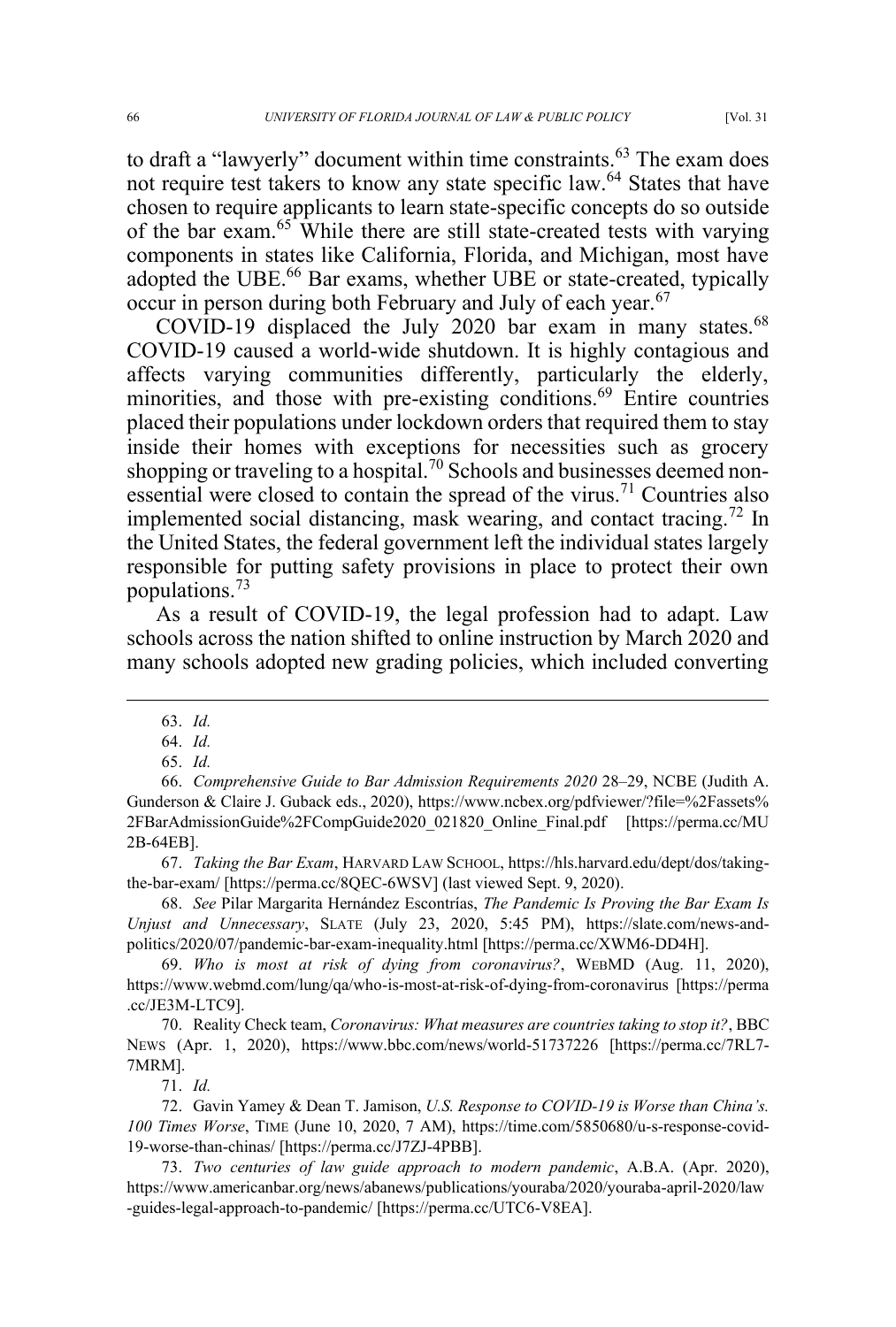to pass/fail grading, in recognition of the differing conditions that students experienced.<sup>74</sup> As a result of the pandemic, two mainstays of legal education, namely in-person instruction and the traditional letterbased grading system, were adapted to meet the crisis. Yet, many state bar examiners took a wait-and-see approach to the bar exam. Because COVID-19 was spreading widely throughout the world, many considered an in-person exam—for which hundreds or thousands gather in one facility—to be a public safety issue.<sup>75</sup> Some states, nonetheless, chose to proceed with the exam, electing to implement social-distancing measures, asking applicants to wear masks, performing temperature checks, and even requiring applicants to sign waivers.<sup>76</sup> Other states were more cautious and implemented online exams, diploma privilege, or temporary practice measures.<sup>77</sup>

To many, the states' insistence on administering bar exams seemed misplaced, unnecessary, and poorly planned in the midst of a pandemic that saw growing infection rates and loss of life. Petitions were signed and filed, letters were drafted, articles were composed, and social media was used to push state bar examiners towards eliminating the exam.<sup>78</sup> To some, the insistence on the exam served as evidence that the bar exam is antiquated and unjust, that those in charge of administering it were so tied to the tradition of the test that they put applicants at risk, or that they failed to recognize the disparities created in moving online.<sup>79</sup>

The handling of the crisis should serve as a catalyst for a real conversation about what the profession is protecting and why it is worth sacrificing this class of bar-takers. The NCBE seemingly stood in defense of in-person exams by arguing that in-person exams are best.<sup>80</sup> While they

77. *July 2020 Bar Exam Jurisdiction Information*, NCBE (Sept. 13, 2020, 9:18 AM), http://www.ncbex.org/ncbe-covid-19-updates/july-2020-bar-exam-jurisdiction-information/ [https://perma.cc/9CXY-ZLRN].

78. Brianna Bell, *Florida Bar Examiners: Consider All Other Options to an In-Person Bar Exam in July 2020*, JURIST (June 24, 2020), https://www.jurist.org/commentary/2020/06/fl-barexam-petition-organizers/ [https://perma.cc/8SGB-KWQZ].

79. *See, e.g.*, Escontrías, *supra* note 68.

<sup>74.</sup> Karen Sloan, *Pass/Fail Grading in Law School Gets Mixed Marks from Students*, LAW.COM (June 17, 2020, 12:20 PM), https://www.law.com/2020/06/17/passfail-grading-in-lawschool-gets-mixed-marks-from-students/ [https://perma.cc/MCT9-G488].

<sup>75.</sup> Escontrías, *supra* note 68.

<sup>76.</sup> *Notice to Applicants Regarding COVID-19 Requirements, Protective Measures, and Assumption of Risk for July 2020 North Carolina Bar Examination*, BOARD OF BAR EXAMINERS OF THE STATE OF NORTH CAROLINA, 1–2, https://www.ncble.org/covid\_19\_requirements; *see also*  Colin Campbell, *Hundreds will gather to take the NC bar exam next week. Is it safe?*, THE NEWS & OBSERVER (July 21, 2020, 12:47 PM), https://www.newsobserver.com/news/coronavirus/ article244353552.html.

<sup>80.</sup> Joe Patrice, *NCBE Offers Online Bar Exam… Sort Of… Not Really*, ABOVE THE LAW (June 2, 2020, 1:45 PM), https://abovethelaw.com/2020/06/ncbe-offers-online-bar-exam-sort-ofnot-really/.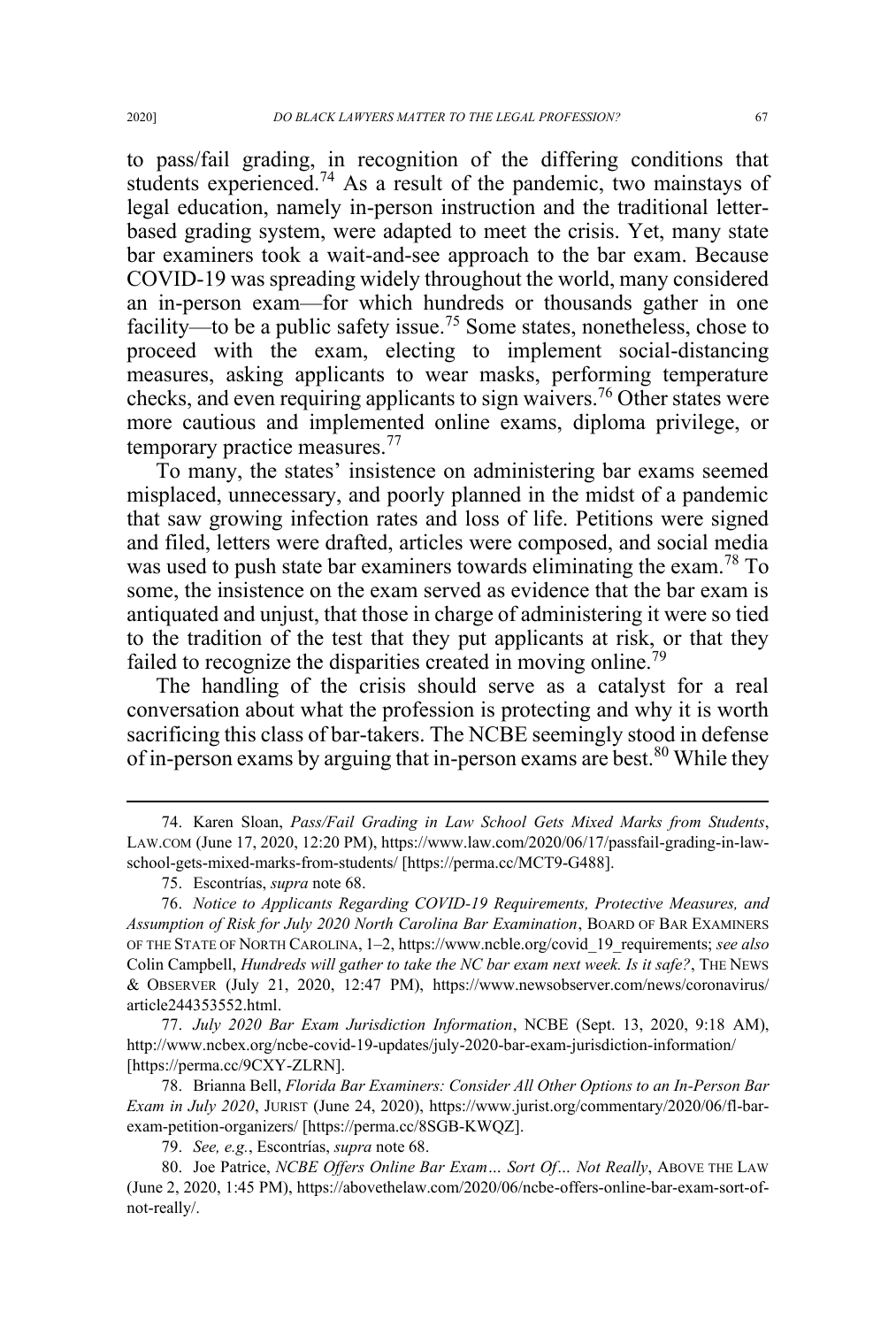"purported to accommodate" online exams by releasing an online exam that had half of the testing components, it made the administration of that exam more difficult by forcing state examiners to establish new passing scores, equate the exams, and negotiate reciprocity.<sup>81</sup> Many state examiners, in rejecting diploma privilege, argued for protection of the public.<sup>82</sup> This situation also shows that significant commitment is necessary to address the problems within these structures, policies, and systems.

#### III. ANTIRACISM: OVERVIEW OF THE PARADIGM

Antiracism is an idea that has existed since abolition.<sup>83</sup> Some scholars have argued that history often portrays colonialism and slavery as though they were uncontested, when there were indeed antiracist ideas.<sup>84</sup> Antiracism defines racism as supporting or expressing racist ideas.<sup>85</sup> Racist ideas are those that claim one race is superior or inferior to another race.<sup>86</sup> But an antiracist supports or expresses antiracist ideas.<sup>87</sup> An antiracist idea is one that racial groups are equal.<sup>88</sup> Antiracist ideas also recognize that racial inequity flows from racist policies.<sup>89</sup> In this paradigm, a person is not defined as an antiracist or as a racist, but rather is characterized as antiracist or racist based on what they are doing at that moment.<sup>90</sup> The neutral response of "not racist" is eliminated in the antiracist paradigm. Instead, "[a]ll policies, ideas and people are either being racist or antiracist."<sup>91</sup> The problem with the neutral position of "not racist" is that it is difficult to define and is utilized to defend policies, systems, and structures that produce inequities and oppose policies designed to correct inequities.<sup>92</sup>

Indeed, the danger in today's world is that racism is often clouded in antiracist discourse that has been appropriated, incorporated, and

- 87. *Antiracist America*, *supra* note 85.
- 88. KENDI, *supra* note 25, at 20.

90. *Antiracist America*, *supra* note 85.

91. *Id.*

<sup>81.</sup> *See id.*

<sup>82.</sup> Escontrías, *supra* note 68.

<sup>83.</sup> *See* Anna North, *What it means to be anti-racist*, VOX (June 3, 2020), https://www.vox.com/2020/6/3/21278245/antiracist-racism-race-books-resources-antiracism.

<sup>84.</sup> Gargi Bhattacharyya, Satnam Virdee & Aaron Winter, *Revisiting Histories of Anti-Racist Thought and Activism*, 27 IDENTITIES: GLOB. STUD. IN CULTURE & POWER 1, 3 (2020).

<sup>85.</sup> Ibram X. Kendi, *This is what an antiracist America would look like. How do we get there?*, THE GUARDIAN (Dec. 6, 2018), https://www.theguardian.com/commentisfree/2018/ dec/06/antiracism-and-america-white-nationalism [https://perma.cc/Y7HK-6C5X] [hereinafter *Antiracist America*].

<sup>86.</sup> KENDI, *supra* note 25, at 20.

<sup>89.</sup> *Id.*

<sup>92.</sup> *See id.* (asking how many have used the words "I'm not racist" after expressing something that would be racist under antiracism).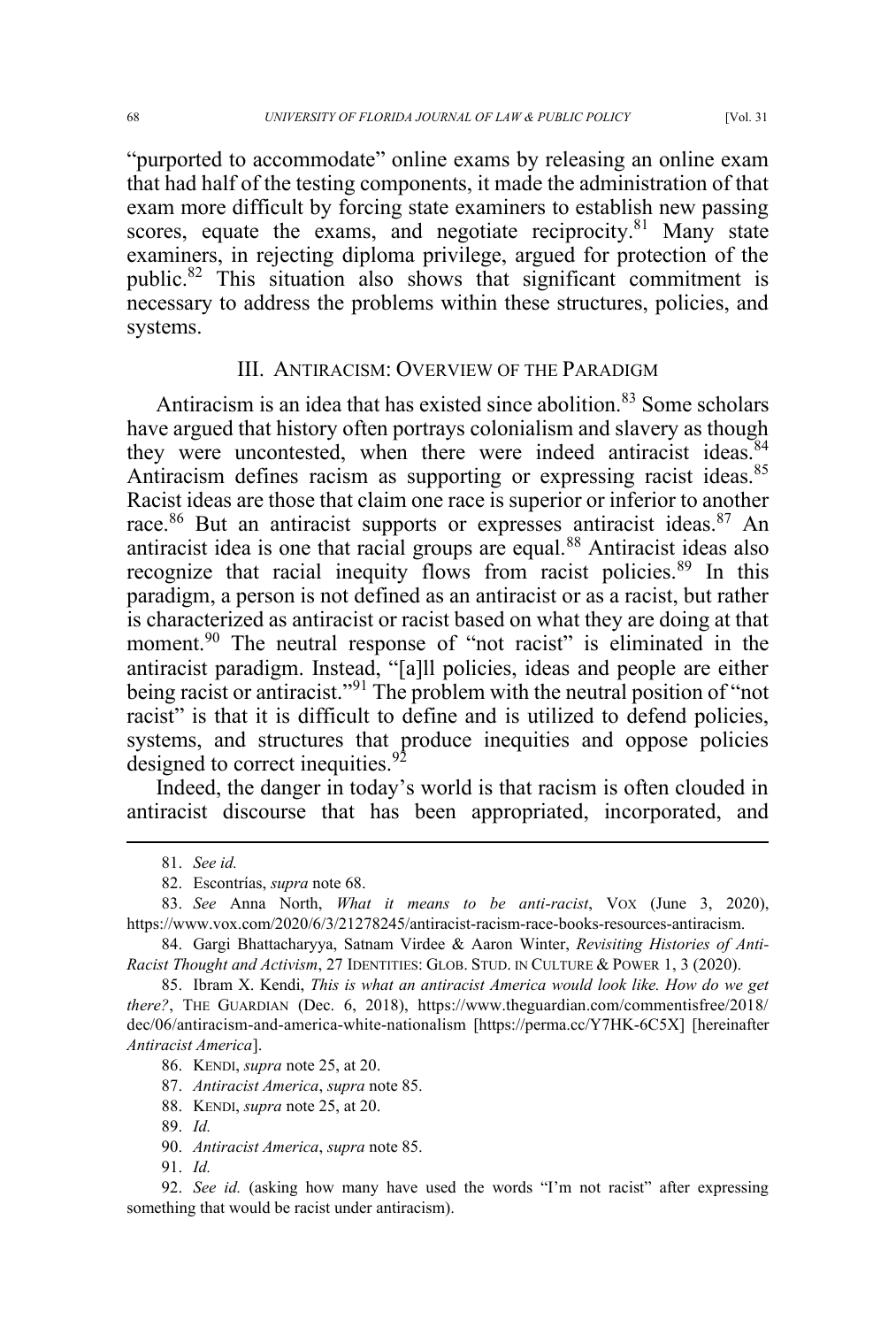neutralized to support racist agendas.<sup>93</sup> Those agendas work to maintain the status quo rather than seek reformation.<sup>94</sup> And they do so by reinterpreting racism.<sup>95</sup> "For example, conservatives critique protestors" like Colin Kaepernick for highlighting patterns of systematic police violence against people of color by saying that stereotyping an entire group of people (i.e., white police officers) is racist."<sup>96</sup> Another example is the term "racial discrimination," which racists redefined in the 1960s to mean that all discrimination on the basis of race is inherently racist.<sup>97</sup> Under this definition, racial discrimination exists when it is done to create both inequity and equity.<sup>98</sup> Antiracism reclaims terms and looks at the outcomes with those producing equity being defined as antiracist and those producing inequity as being racist.<sup>99</sup> The use of language is powerful: affirmative action, which produces equity, is attacked as race conscious while standardized tests, which create racial disparities, are neutral. $100$ 

The antiracism paradigm has a two-part course of action for social change. First, it requires that racial inequity causes are identified and, second, it requires dismantling those causes using antiracist policies.<sup>101</sup> Education about racism is not enough, as it leaves in place policies and racist ideas.<sup>102</sup> Rather, policy must be changed to eliminate racial disparities and racist ideas.<sup>103</sup> Thus, in evaluating the bar exam and the racial disparities, first there must be clarity about what those disparities are and the policies in place that create them. Then there must be an evaluation and implementation of antiracist policies.

### IV. USING THE BAR EXAMINATION FOR LICENSURE IS A POLICY THAT CREATES LICENSING DISPARITIES FOR BLACK LAWYERS

State Bar Examiners often express that diversity is important for the profession.<sup>104</sup> Many have conducted studies that demonstrate disparities

100. *Id.* at 20.

- 102. *See id.* at 230.
- 103. KENDI, *supra* note 25, at 230.

<sup>93.</sup> Felice Blake & Paula Ionide, *Introduction, Part I: Antiracism Incorporated*, *in* ANTIRACISM INC.: WHY THE WAY WE TALK ABOUT RACIAL JUSTICE MATTERS 20 (Felice Blake et al. eds., 2019).

<sup>94.</sup> *Id.* at 21.

<sup>95.</sup> *Id.* at 22.

<sup>96.</sup> *Id.*

<sup>97.</sup> KENDI, *supra* note 25, at 19.

<sup>98.</sup> *Id.*

<sup>99.</sup> *Id.*

<sup>101.</sup> *Id.* at 231–32 (providing a list of ways to engage in antiracism).

<sup>104.</sup> *E.g.*, *Diversity / Inclusion*, THE FLA. BAR, https://www.floridabar.org/about/ diversity/ [https://perma.cc/G6PD-UT6Z] (last visited Jan. 20, 2021).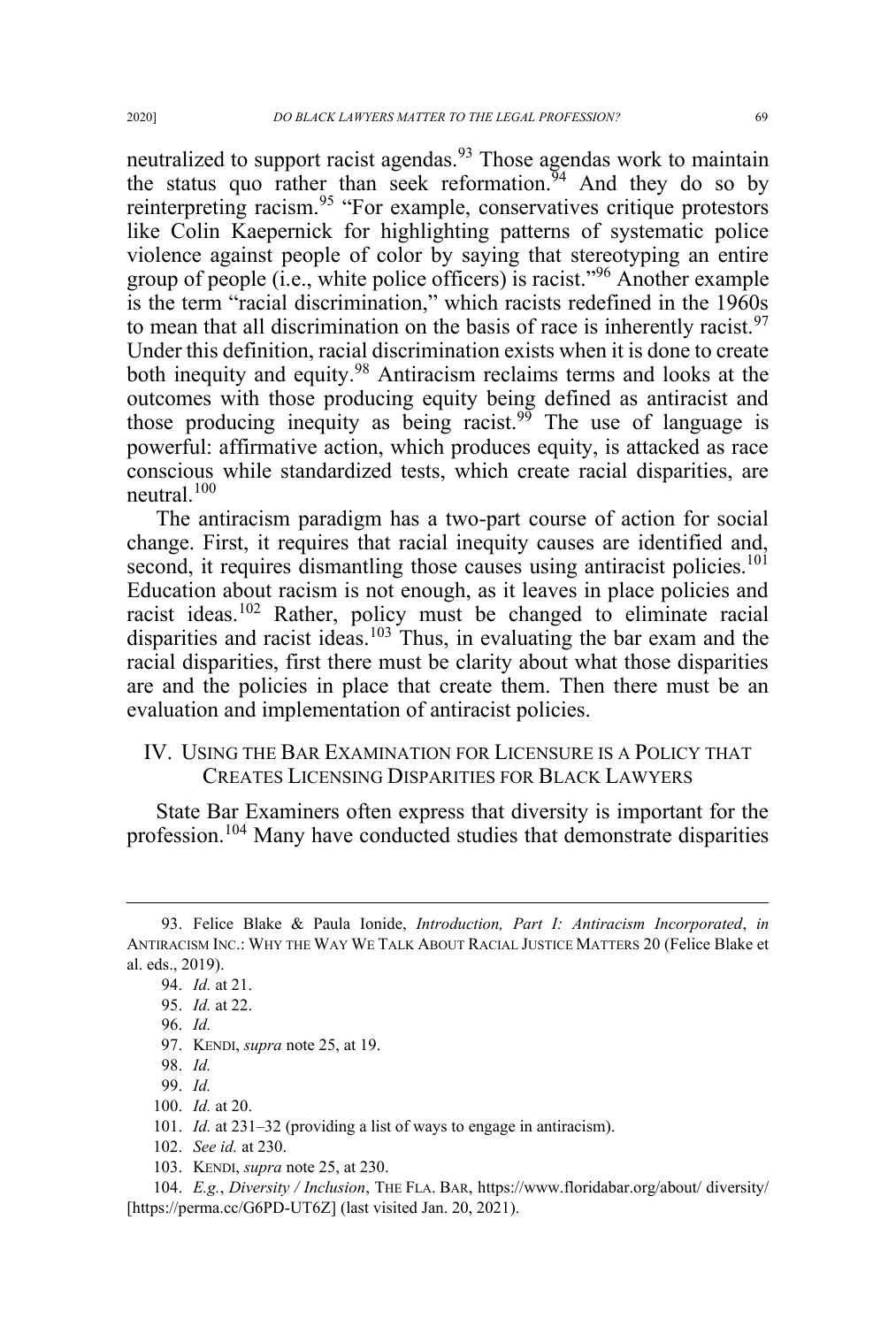in bar passage rates by race, $105$  but most have continued to use the same instrument to determine licensing. Even if the exam is not deliberately racist, the disparities it creates can no longer be ignored. Supporting tests that have a disparate impact on Blacks (and other minorities) is racist under the antiracist paradigm.<sup>106</sup> The history of standardized tests is filled with racist attempts to demonstrate that Whites are intellectually superior.<sup>107</sup> College entrance exams, like other standardized tests, have been criticized for years because their use results in the exclusion of minority and lower income students from higher education.<sup>108</sup> Standardized tests have been questioned because they measure only one type of achievement, and the outcomes uncover disproportionate access to resources and opportunities.<sup>109</sup>

The existing bar passage rate data shows that Black test-takers pass at a lower rate than White test-takers.<sup>110</sup> In 1997, an article revealed that the first-time bar passage rate for White people was 30% higher than for Black people.<sup>111</sup> The California Bar published passage rates for ABA accredited law schools for July 2018 as follows: White 69.5%; Black 45.1%; Latino 56.3%; Asian 66.4%; Other 47.8% (designations by California).<sup>112</sup> California shares data on passage rates by race while most states do not publicly report or indicate if this information is collected.<sup>113</sup> Yet, even where the data exists, racial disparities are explained away. For example, one article argued that minorities tended to have lower grade point averages (GPAs), which meant they were less likely to pass the first time because of a lack of preparedness.<sup>114</sup> The California Bar Exam

<sup>105.</sup> *See* Klein & Bolus, *supra* note 36.

<sup>106.</sup> *Id.* at 102.

<sup>107.</sup> *Id*.

<sup>108.</sup> Eric Hoover, *Our Relationship With Tests Is Unraveling. Why Is Everyone So Conflicted About It?*, THE CHRON. HIGHER EDUC. (July 29, 2020), https://www.chronicle.com/ article/crisis-is-changing-the-debate-over-standardized-exams-but-our-relationship-with-them-is -as-conflicted-as-ever?cid=gen\_sign\_in [https://perma.cc/4VTC-L797].

<sup>109.</sup> *See* KENDI, *supra* note 25, at 103 (arguing in the context of K-12, looking at other types of achievement and recasting achievement gap to opportunity gap in recognizing that funding is limited in Black schools).

<sup>110.</sup> Linda F. Wightman, *LSAC National Longitudinal Bar Passage Study*, LSACRSCH.REP. SERIES 1, 78 (1998), https://www.lawschooltransparency.com/reform/projects/investigations/ 2015/documents/NLBPS.pdf [https://perma.cc/44QN-WMAB].

<sup>111.</sup> Klein & Bolus, *supra* note 36, at 8.

<sup>112.</sup> *General Statistics Report July 2018 California Bar Examination*, THE STATE BAR OF CAL. (2018), https://www.calbar.ca.gov/Portals/0/documents/admissions/JULY2018\_CBX\_ Statistics.pdf [https://perma.cc/2QY3-D3T3].

<sup>113.</sup> Cecil J. Hunt, II, *Guests in Another's House: An Analysis of Racially Disparate Bar Performance*, 23 FLA. ST. U. L. REV. 721, at 726, 726 n.9 (1996) ("California is the only state which regularly collects and analyzes data concerning the minority pass rate.") (quoting THE ASSOCIATION OF THE BAR OF THE CITY OF NEW YORK, REPORT ON ADMISSION TO THE BAR IN NEW YORK IN THE TWENTY-FIRST CENUTRY—A BLUEPRINT FOR REFORM 12 (1992)).

<sup>114.</sup> Klein & Bolus, *supra* note 36, at 15.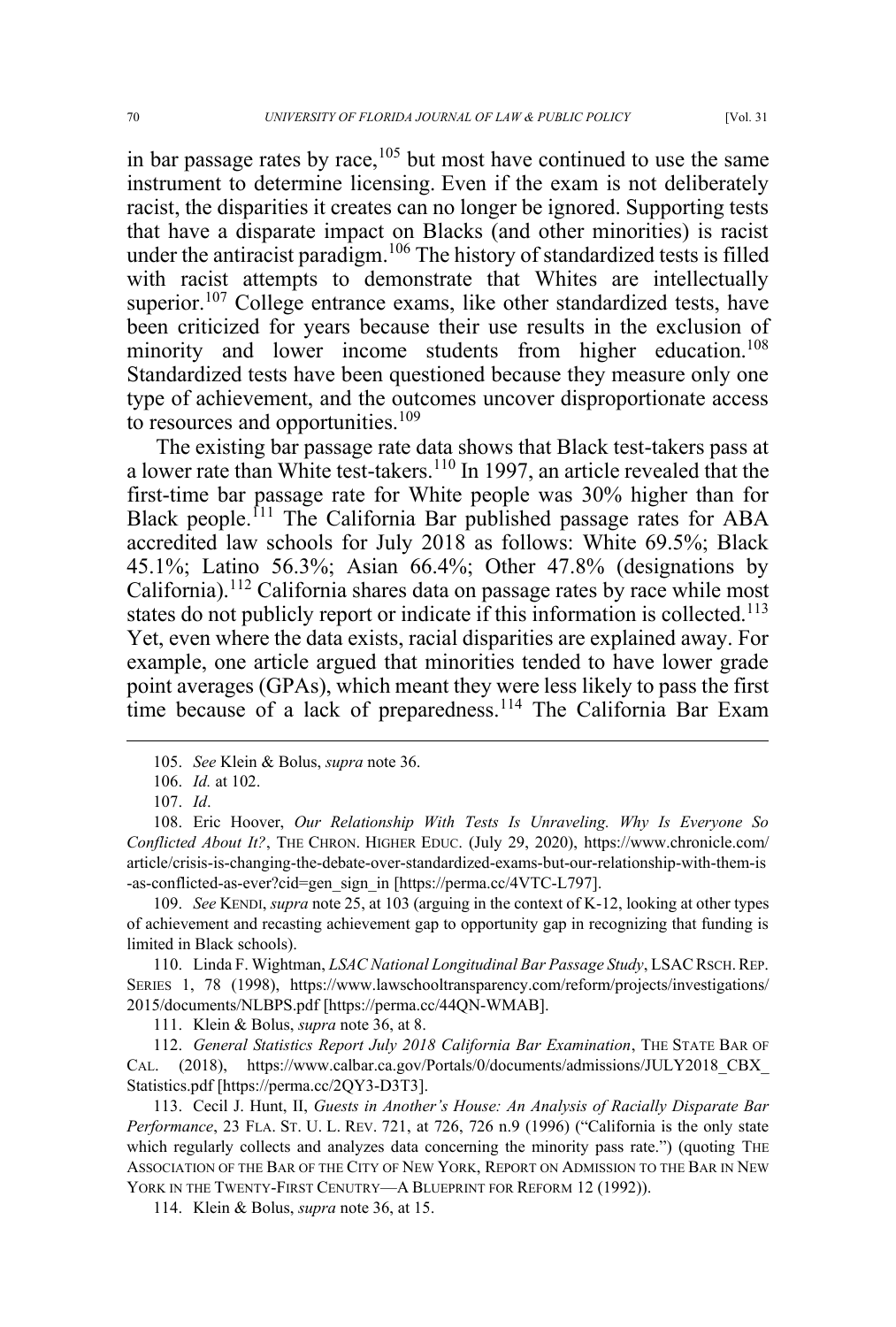Report similarly found that the gap between Whites and minorities closed when they had similar law school GPAs.<sup>115</sup> The stated solution is often that closing the disparities between Blacks and Whites requires Blacks to study more.<sup>116</sup> But such advice ignores the possibility that the test fails to measure alternative competencies that Black test takers can show but are not tested for.<sup>117</sup> It also fails to recognize the disparities that may inhibit a Black test-taker's ability to study like White test-takers who may have access to more resources.<sup>118</sup>

It is well-documented that minorities incur more debt, on average, for their education and tend to attend lower ranked schools.<sup>119</sup> This is not to suggest that all minorities suffer from financial disparities, but instead to recognize that at the intersection of race and class there arises an additional hurdle for some minorities.<sup>120</sup> A 1991 study found that 50% of Black students stated they were from the lowest socioeconomic group, compared to only 22% of White students.<sup>121</sup> These two occurrences likely also mean that the conditions in which minorities prepare for the exam may be less than optimal if they are working, financially insecure, or have other concerns weighing on them in addition to preparing for the exam.<sup>122</sup>

As a result, strict adherence to a test with clear disparities on the basis of race (and other intersections) is racist within the antiracist paradigm. It serves to reinforce the notion that Blacks are intellectually inferior to Whites,<sup>123</sup> who pass the bar exam at a higher rate.<sup>124</sup> It also perpetuates the historical racist intention of keeping Blacks out of the profession.<sup>125</sup> Thus, a change is needed to correct racial disparities for antiracist licensing policies that result in more Black lawyers.

<sup>115.</sup> Roger Bolus, *Performance Changes on the California Bar Examination: Part 2*, 1, 61 (2018), http://www.calbar.ca.gov/Portals/0/documents/admissions/Examinations/Bar-Exam-Report-Final.pdf [https://perma.cc/N7YP-R4K8].

<sup>116.</sup> Klein & Bolus, *supra* note 36, at 15.

<sup>117.</sup> *See* KENDI, *supra* note 25, at 103 (arguing achievement tests measure one type of achievement).

<sup>118.</sup> *Id.* (arguing in the K-12 context that standardized test reveal an opportunity gap).

<sup>119.</sup> Shepherd, *supra* note 21, at 136 n.136, 138 (citing Linda F. Wightman, *The Threat to Diversity in Legal Education: An Empirical Analysis of the Consequences of Abandoning Race as a Factor in Law School Admission Decisions*, 72 N.Y.U. L. REV. 1, 23 (1997)).

<sup>120.</sup> *See id.* at 135.

<sup>121.</sup> *Id.* at 134–35 (citing Wightman, *supra* note 119, at 25 tbl.N5).

<sup>122.</sup> *Id.* at 135.

<sup>123.</sup> KENDI, *supra* note 25, at 101.

<sup>124.</sup> *General Statistics Report July 2018 California Bar Examination*, THE STATE BAR OF CAL. (2018), https://www.calbar.ca.gov/Portals/0/documents/admissions/JULY2018\_CBX\_ Statistics.pdf [https://perma.cc/SB87-F4YX].

<sup>125.</sup> *See generally* Shepherd, *supra* note 21, at 108.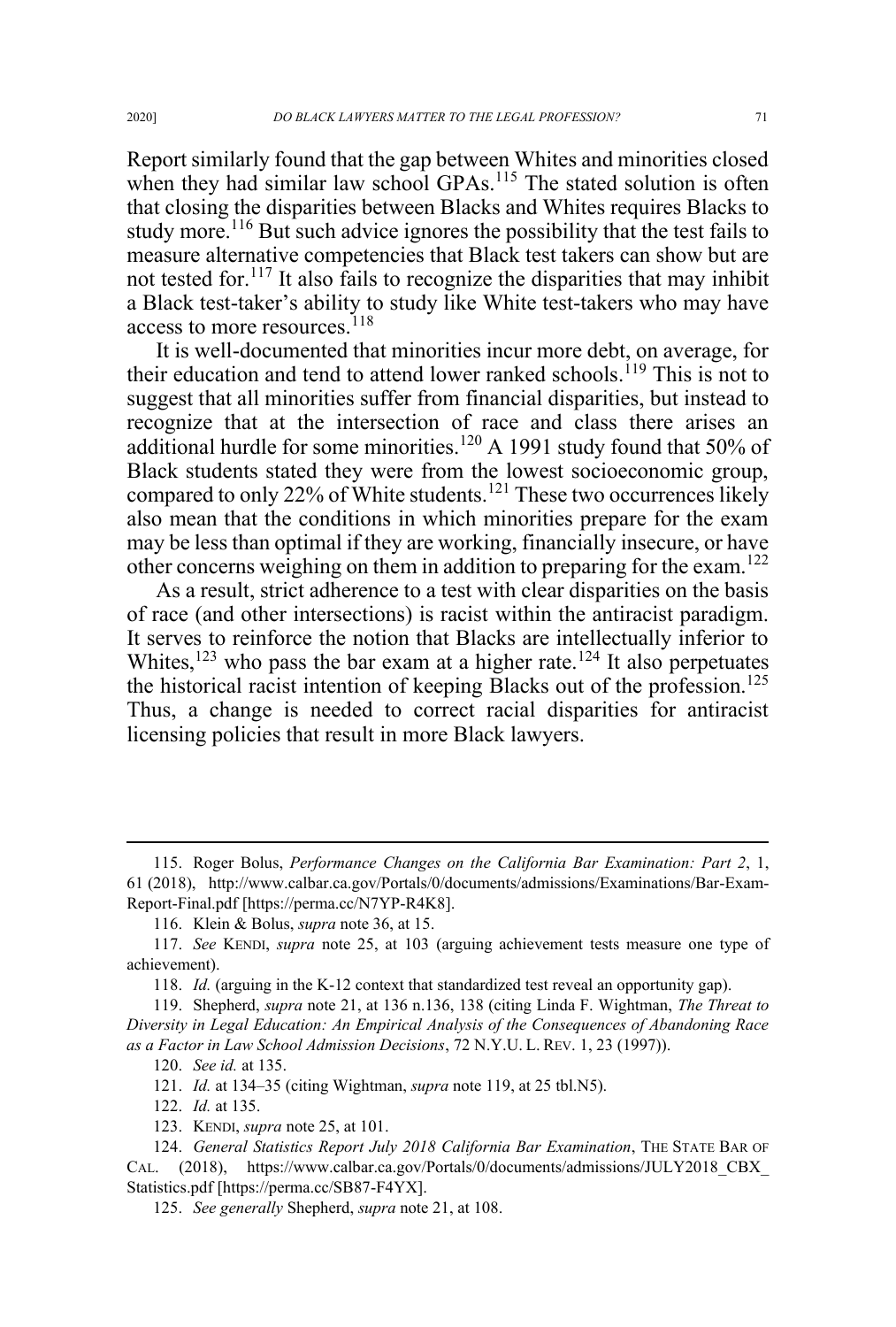# V. DEVELOPING AND IMPLEMENTING ANTIRACIST POLICIES TO INCREASE THE LICENSURE OF BLACK LAWYERS

Researching and implementing reforms to licensure is hard work. But it is not unlike the work that state bar examiners have already done in moving from state created exams to the UBE, for which many have already invested time, money, and effort.<sup>126</sup> Those same investments can be committed to determining how to eradicate the disparities in bar passage for Black applicants (and other minorities). In particular, because these state bar examiners have entrusted the NCBE with developing the exam, they should put the onus on the NCBE to produce better bar passage rates for Black applicants. The New York Bar Association's Task Force recognized the issues with the NCBE and acknowledged the racial and gender disparities in the exam.<sup>127</sup> The NCBE has not been completely unresponsive to the disparity and has invested in better outcomes by partnering with organizations such as the Council on Legal Education Opportunity to increase the preparedness of Black and other minority applicants.<sup>128</sup> But that is not enough, as the exam itself needs to be evaluated again and modified.<sup>129</sup>

A lot has been written about how the bar examination or the licensure process can change.<sup>130</sup> The NCBE is currently engaged in its own evaluation of what the next version of bar exam will look like.<sup>131</sup> The options available for licensing fit into three broad categories: (1) replacing the exam with other mechanisms for licensing; (2) getting rid of the exam; or  $(3)$  changing the exam.<sup>132</sup> For example, those who advocate for replacing the bar exam with alternative measures or adding

<sup>126.</sup> *See* Marsha Griggs, *Building a Better Bar Exam*, 7 TEX. A&M L. REV. 1, 9 (2019) (stating states invested resources to determine if the UBE was a good fit for licensure in their state); s*ee also* Curcio, *supra* note 18, at 418 (arguing the hurdle to changing the bar exam is the time, money, and effort).

<sup>127.</sup> N.Y. STATE BAR ASS'N, REPORT OF THE NEW YORK STATE BAR ASSOCIATION TASK FORCE ON THE NEW YORK BAR EXAMINATION 37 (2020), https://nysba.org/app/uploads/2020/ 03/Report-of-the-Task-Force-on-the-New-York-Bar-Examination.pdf [https://perma.cc/3TUX-RY7B].

<sup>128.</sup> *NCBE and CLEO Announce New Collaboration*, NAT'L CONF. OF BAR EXAM'RS (Oct. 26, 2018), http://www.ncbex.org/news/cleo-collaboration/ [https://perma.cc/LYA4-7TQN].

<sup>129</sup>*. See* Shepherd, *supra* note 21, at 148 ("[Accreditation] should be removed as a barrier to the legal profession.").

<sup>130.</sup> *See generally* Ward, *supra* note 39; Claudia Angelos et al., *The Bar Exam and the COVID-19 Pandemic: The Need for Immediate Action* 1 (The Ohio St. U. Legal Stud. Working Paper Series No. 537), https://papers.ssrn.com/sol3/papers.cfm?abstract\_id=3559060 [https://perma.cc/WP77-S7GZ] (arguing for changes during COVID-19); Griggs, *supra* note 126, at 2, 5; Curcio, *supra* note 18, 365–66.

<sup>131.</sup> NCBE Bar Exam Evaluation Status, NAT'L CONF. OF BAR EXAM'RS (2020), https://testingtaskforce.org/about/.

<sup>132.</sup> DeShun Harris, *Antiracist Strategies to Increase Licensure for Minorities*, RAISING THE BAR (forthcoming).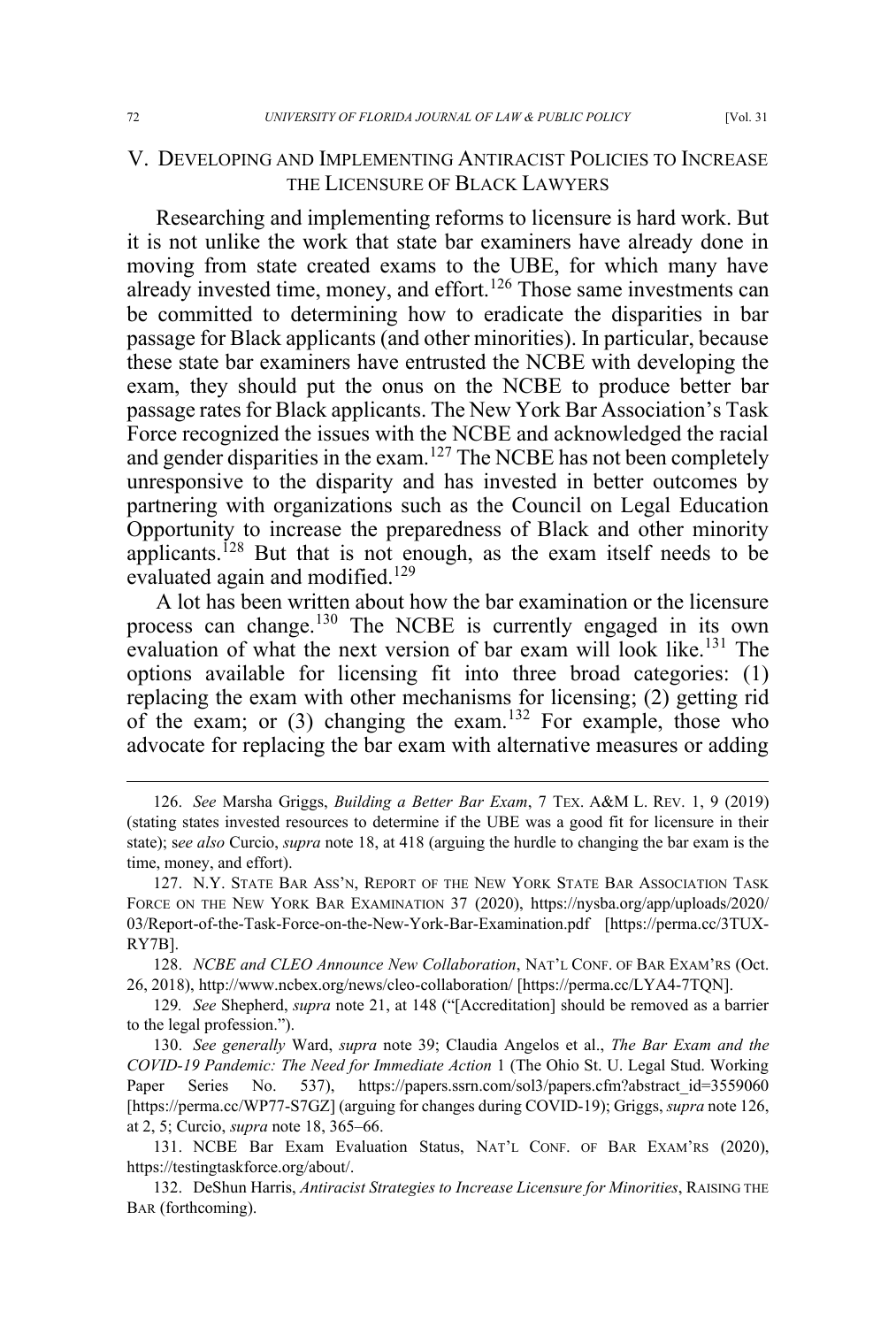new measures for licensing, often refer to apprenticeship programs which allow for working in or observing a legal practice as a pathway for licensing.<sup>133</sup> Diploma privilege would eliminate the need for a bar exam.<sup>134</sup> Diploma privilege, which already exists in Wisconsin, allows graduates of a state to be licensed without taking a bar exam.<sup>135</sup> This pathway is often rejected by state bar examiners because of a perception that bar exams protect the public.<sup>136</sup> Changing the bar exam can take many forms, with some arguing it would be better to use different testing methods or to test different competencies.<sup>137</sup> Changing the exam is feasible. For example, dozens of states have neglected state-created exams and state-specific content to adopt the NCBE's UBE.<sup>138</sup> In fall of 2020, several states will forego an in-person exam and will instead administer an online exam in the homes of bar exam test takers.<sup>139</sup> The NCBE was able to accommodate this transition for those states that opted for a UBE-like exam.<sup>140</sup> Thus, while some may argue that the pandemic is a singular event, it is clear that changing the exam is not only possible but has been done. And permanent change is already occurring with California lowering its pass score, a move many believe is the result of the convergence of the Black Lives Matter movement and COVID-19.<sup>141</sup> While changing, eliminating, or even creating alternatives to the bar exam causes some individuals concern about how to protect the public, attempting to eliminate the disparities in the exam can result in new innovations for protecting the public.<sup>142</sup>

No solution to eliminating racial disparities in licensure will perfectly satisfy all stakeholders. Further, any newly adopted licensing framework will need to be studied to ensure it effectively eliminates racial

137. *See, e.g.*, Curcio, *supra* note 18, at 411 (suggesting how bar examiners might test legal drafting and research ability).

138. Griggs, *supra* note 126, at 3.

139. *July 2020 Bar Exam Jurisdiction Information*, NAT'L CONF. OF BAR EXAM'RS, http://www.ncbex.org/ncbe-covid-19-updates/july-2020-bar-exam-jurisdiction-information/ [https://perma.cc/777K-LEAJ] (last updated Sept. 1, 2020, 2:35 PM).

140. *NCBE COVID-19 Updates*, NAT'L CONF. OF BAR EXAM'RS, http://www.ncbex.org/ncbe-covid-19-updates/ [https://perma.cc/C8JZ-JV5C] (last updated June 1, 2020, 4 PM).

141. Maura Dolan, *California is easing its bar exam score, which critics argue fails to measure ability*, L.A. TIMES (July 26, 2020, 5 AM), https://www.latimes.com/california/ story/2020-07-26/california-lowers-bar-exam-score-coronavirus [https://perma.cc/534U-5E7K].

142. Shepherd, *supra* note 21, at 148.

<sup>133.</sup> *See* Curcio, *supra* note 18, at 401–03.

<sup>134.</sup> *See* Griggs, *supra* note 126, at 65 (explaining diploma privilege).

<sup>135.</sup> *Id.*

<sup>136.</sup> *See In Re*: Petition for Emergency Rule Waiver, No. M2020-00894-SC-BAR-BLE (Tenn. 2020) (per curiam) (rejecting a petition for diploma privilege for 2020 after proceedings in which Tennessee Board of Law's argued that an exam is needed to "ensure[] that persons admitted to the bar will be able to service the public well and avoid harm").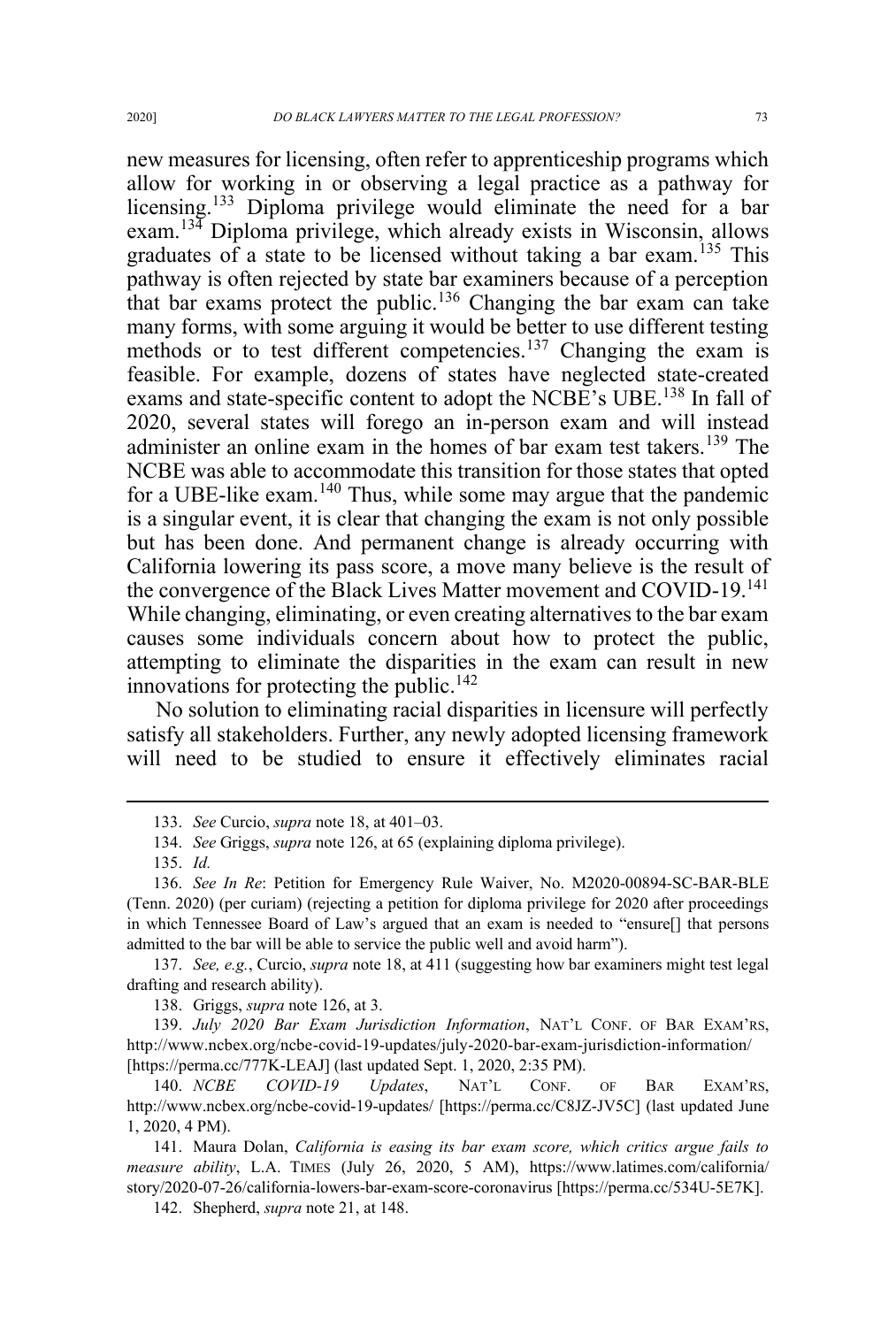disparities.<sup>143</sup> But continuing to support a policy that creates a significant barrier to licensure for Blacks is racist even in its use of neutrality as a defense, especially given its rise based on racism.<sup>144</sup> It will also need to be studied to ensure that it is not creating new disparities.<sup>145</sup> Longstanding change to the bar exam is possible and needed to eliminate racial disparities in passage rates. But it will require stakeholders to invest in making these changes. It will require some significant mindset shifts in addition to the work needed to research and implement antiracist policies for licensing, as evidenced by the patchwork of state bar examiners responses to COVID-19.<sup>146</sup>

While this Essay has focused on what state bar examiners and stakeholders can do in altering, eliminating, or changing licensing, there is one particular stakeholder that cannot be overlooked: law schools. Law schools, in admitting and graduating Black law students, have a responsibility to see them become licensed.<sup>147</sup> While part of that responsibility is to advocate for licensure that eliminates racial disparities, law schools also bear responsibility for the implicit and explicit messages they send to their Black students about their ability to succeed academically and on the bar exam.<sup>148</sup> If law school grade point average is a factor for minority students' ability to pass the bar exam, <sup>149</sup> what is keeping these students from achieving academically? Antiracism requires law schools to describe and understand what is keeping their Black students from achieving academically and passing the bar exam.<sup>150</sup> Antiracism also requires law schools to make changes to address the problems they identify and describe.<sup>151</sup> In the quest to eliminate

146. *See generally* Marsha Griggs, *An Epic Fail*, 64 HOW. L.J. (2020), http://dx.doi.org/10.2139/ssrn.3657379 [https://perma.cc/NV6X-5PG8] (forthcoming).

147. *See 2020-2021 Standards and Rules of Procedure for Approval of Law Schools*, Standard 316 Bar Passage, AM. BAR ASS'N, https://www.americanbar.org/content/dam/aba/ administrative/legal\_education\_and\_admissions\_to\_the\_bar/standards/2020-2021/2020-21-abastandards-and-rules-chapter3.pdf [https://perma.cc/XD39-AGSB] (requiring law schools to have 75% of graduates pass the bar exam within two years of their graduation).

148. Kristin Booth Glen, *Thinking out of the Bar Exam Box: A Proposal to "MacCrate" Entry to the Profession*, 23 PACE L. REV. 343, 384 n.164 (2003).

149. *See* Bolus, *supra* note 115, at 61.

150. *Cf.* Glen, *supra* note 148, (noting the lack of "open and direct discussions ["among many law school faculties"] which focus . . . on possible solutions to the problem [of minority bar passage]") (citing Daniel O. Bernstine, *Minority Law Students and the Bar Examination: Are Law Schools Doing Enough?*, 58 THE BAR EXAM'R 10, 10 (Aug. 1989), https://repository.law.wisc .edu/api/law\_fileserve/search?mediaID=25620?accessMethod=download [https://perma.cc/5H WC-KXZS]).

151. *Id.*

<sup>143.</sup> KENDI, *supra* note 25, at 231–32.

<sup>144.</sup> Dan Subotnik, *Does Testing = Race Discrimination?: Ricci, the Bar Exam, the LSAT, and the Challenge of Learning*, 8 U. MASS. L. REV. 332, 368 (2013); *Antiracist America*, *supra* note 85; Shepherd, *supra* note 21, at 108.

<sup>145.</sup> KENDI, *supra* note 25, at 231–32.